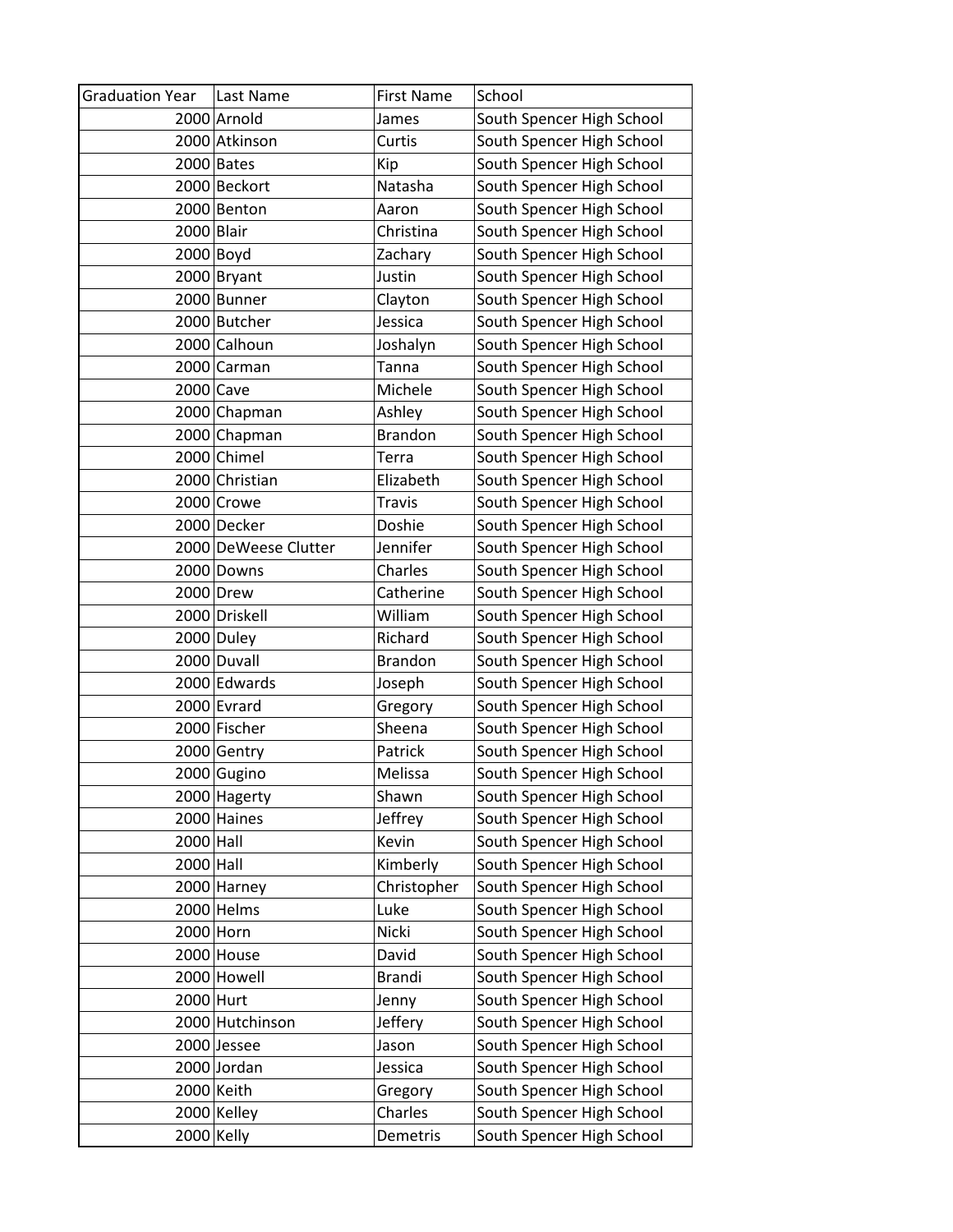| 2000 Kincaid       | Jonathon        | South Spencer High School |
|--------------------|-----------------|---------------------------|
| 2000 Kinnear       | Christian       | South Spencer High School |
| 2000 Koester       | Jennifer        | South Spencer High School |
| 2000 Lambert       | Jennifer        | South Spencer High School |
| 2000 Lathery Sharp | <b>Brandi</b>   | South Spencer High School |
| 2000 Lillpop       | Kari            | South Spencer High School |
| 2000 Lindauer      | Eric            | South Spencer High School |
| 2000 Little        | Stephen         | South Spencer High School |
| 2000 Matthews      | <b>Brice</b>    | South Spencer High School |
| 2000 McCarty       | Samantha        | South Spencer High School |
| 2000 McConnell     | Kimberly        | South Spencer High School |
| 2000 McCoy         | Niki            | South Spencer High School |
| 2000 McCoy         | Rickey          | South Spencer High School |
| 2000 Mickus        | Andrea          | South Spencer High School |
| 2000 Moore         | Landon          | South Spencer High School |
| 2000 Mullican      | Eva             | South Spencer High School |
| 2000 Parker        | Audra           | South Spencer High School |
| 2000 Parker        | <b>Brooke</b>   | South Spencer High School |
| 2000 Pickerill     | Steven          | South Spencer High School |
| 2000 Raibley       | Scott           | South Spencer High School |
| 2000 Rohde         | Danielle        | South Spencer High School |
| 2000 Scherer       | Samantha        | South Spencer High School |
| 2000 Schmidt       | Makenzie        | South Spencer High School |
| 2000 Schulte       | Nicole          | South Spencer High School |
| 2000 Smith         | Neil            | South Spencer High School |
| 2000 Snyder        | Kristopher      | South Spencer High School |
| 2000 Steele        | Victoria        | South Spencer High School |
| 2000 Stevenson     | Valerie         | South Spencer High School |
| 2000 Stuteville    | John            | South Spencer High School |
| 2000 Sublett       | Zachary         | South Spencer High School |
| 2000 Symon         | <b>Brock</b>    | South Spencer High School |
| 2000 Taylor        | Kandy           | South Spencer High School |
| 2000 Taylor        | <b>Takeia</b>   | South Spencer High School |
| 2000 Thomas        | Michelle        | South Spencer High School |
| 2000 Thompson      | Kimberly        | South Spencer High School |
| 2000 Thompson      | Robbie          | South Spencer High School |
| 2000 Tucker        | Zachary         | South Spencer High School |
| 2000 Valentine     | Christopher     | South Spencer High School |
| 2000 Van Fleet     | Jared           | South Spencer High School |
| 2000 Wagner        | Issac           | South Spencer High School |
| 2000 Walters       | Bryan           | South Spencer High School |
| 2000 White         | Jennifer        | South Spencer High School |
| 2000 White         | Lindsey         | South Spencer High School |
| 2000 Wilhelmus     | Jacob           | South Spencer High School |
| 2000 Wilkinson     | Nicholas        | South Spencer High School |
| 2000 Wood          | <b>Nicklaus</b> | South Spencer High School |
| 2000 Young         | Jason           | South Spencer High School |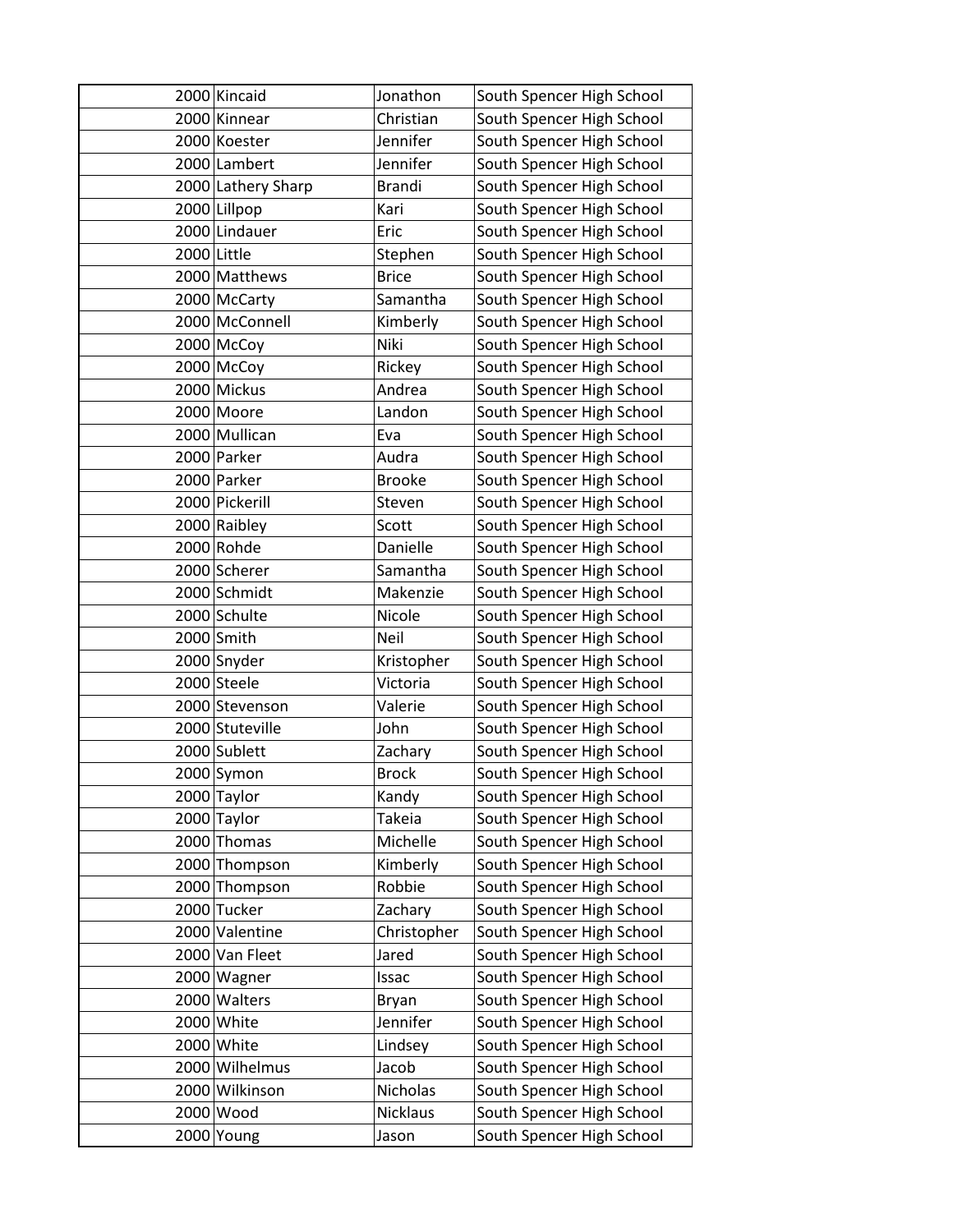|             | 2001 Abshier        | Ryan            | South Spencer High School |
|-------------|---------------------|-----------------|---------------------------|
|             | 2001 Allen          | Joshua          | South Spencer High School |
|             | 2001 Alvey          | Jennifer        | South Spencer High School |
|             | 2001 Anderson       | Andrew          | South Spencer High School |
|             | 2001 Arnold         | Leah            | South Spencer High School |
|             | $2001$ Baum         | <b>Brittany</b> | South Spencer High School |
|             | 2001 Beckort        | <b>Brandon</b>  | South Spencer High School |
|             | 2001 Benton         | Matthew         | South Spencer High School |
|             | 2001 Birchler       | Andrew          | South Spencer High School |
| 2001 Blair  |                     | Amberly         | South Spencer High School |
|             | 2001 Blythe         | Joseph          | South Spencer High School |
|             | 2001 Bogan Carver   | Rebekah         | South Spencer High School |
|             | 2001 Bruggenschmidt | Abby            | South Spencer High School |
|             | $2001$ Bryant       | Charles         | South Spencer High School |
|             | 2001 Bunch          | <b>Brandon</b>  | South Spencer High School |
|             | 2001 Carter         | <b>Brandi</b>   | South Spencer High School |
|             | 2001 Carver         | Amber           | South Spencer High School |
|             | 2001 Chapman        | Andrew          | South Spencer High School |
|             | 2001 Christian      | Roberta         | South Spencer High School |
|             | $2001$ Clark        | Andrew          | South Spencer High School |
|             | 2001 Clark          | Monica          | South Spencer High School |
|             | 2001 Clouse         | Jamie           | South Spencer High School |
| 2001        | Coomer              | Lauren          | South Spencer High School |
| $2001$ Cox  |                     | Andrew          | South Spencer High School |
|             | $2001$ Cross        | Denver          | South Spencer High School |
|             | 2001 Daniel         | Derek           | South Spencer High School |
|             | 2001 Davis          | Kelli           | South Spencer High School |
| $2001$ Deal |                     | Jennifer        | South Spencer High School |
|             | 2001 Decker         | Darrel          | South Spencer High School |
|             | 2001 Douglas        | Joshua          | South Spencer High School |
|             | 2001 Duke           | Daniel          | South Spencer High School |
|             | $2001$ Evrard       | Christopher     | South Spencer High School |
|             | 2001 Fueger         | Wesley          | South Spencer High School |
|             | 2001 Garrett        | Jordan          | South Spencer High School |
|             | $2001$ Gibbs        | Kenneth         | South Spencer High School |
|             | $2001$ Gilley       | Jessica         | South Spencer High School |
|             | 2001 Goodman        | Autumn          | South Spencer High School |
|             | 2001 Gordon         | Ashley          | South Spencer High School |
|             | $2001$ Gunn         | Melissa         | South Spencer High School |
|             | 2001 Hagan          | <b>Brandon</b>  | South Spencer High School |
|             | 2001 Hagedorn       | Edward          | South Spencer High School |
| 2001        | Hancock             | Jennifer        | South Spencer High School |
|             | 2001 Harper         | Jason           | South Spencer High School |
|             | 2001 Harris         | Cassie          | South Spencer High School |
|             | 2001 Harris         | <b>Travis</b>   | South Spencer High School |
|             | 2001 Hester         | Justin          | South Spencer High School |
|             | 2001 Holonich       | Theresa         | South Spencer High School |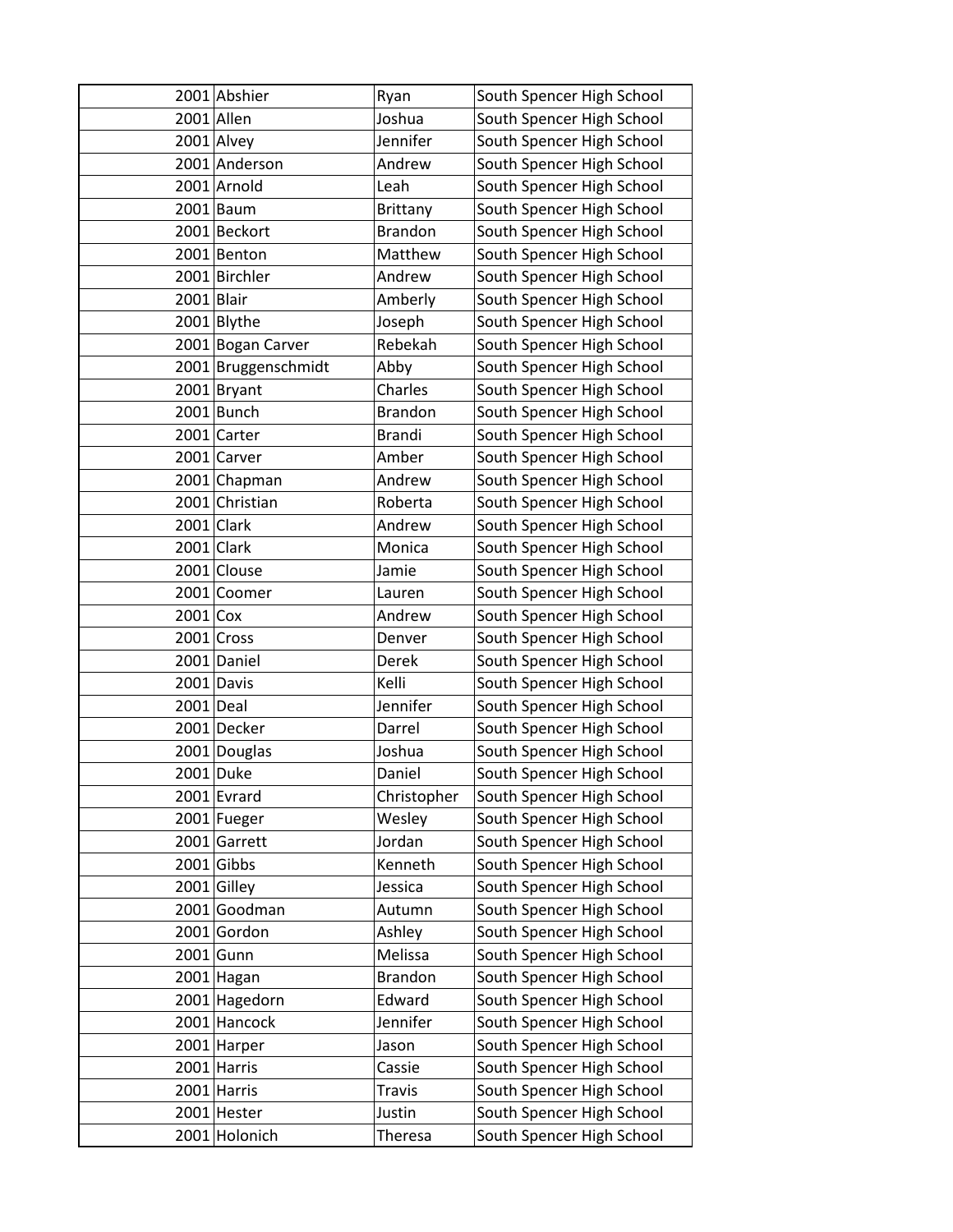|            | $2001$ Horn          | Elliott       | South Spencer High School |
|------------|----------------------|---------------|---------------------------|
|            | $2001$ Horn          | Michelle      | South Spencer High School |
|            | $2001$ Hughes        | Don           | South Spencer High School |
|            | 2001 Hunter          | Amy           | South Spencer High School |
|            | $2001$ Hurm          | Matthew       | South Spencer High School |
|            | 2001 Jackson         | Joseph        | South Spencer High School |
|            | 2001 Jackson         | Justin        | South Spencer High School |
|            | $2001$ Jump          | Dustan        | South Spencer High School |
|            | 2001 Kellems         | Michael       | South Spencer High School |
|            | 2001 Keown           | <b>Brandy</b> | South Spencer High School |
|            | 2001 Lashley         | Sara          | South Spencer High School |
|            | 2001 Lester          | Andrea        | South Spencer High School |
|            | 2001 Lloyd           | Amy           | South Spencer High School |
|            | 2001 Martin          | Tyson         | South Spencer High School |
|            | 2001 McDonald Tucker | Amanda        | South Spencer High School |
|            | 2001 Meece           | Ashley        | South Spencer High School |
|            | 2001 Meece           | Jacob         | South Spencer High School |
|            | 2001 Melendez        | Carla         | South Spencer High School |
|            | 2001 Mohler          | Tyler         | South Spencer High School |
|            | 2001 Monday          | Victoria      | South Spencer High School |
|            | 2001 Moore           | David         | South Spencer High School |
|            | 2001 Morris          | Lynsey        | South Spencer High School |
|            | 2001 Parsley Evans   | Krista        | South Spencer High School |
| 2001 Pate  |                      | Jamie         | South Spencer High School |
|            | $2001$ Poole         | Michael       | South Spencer High School |
|            | 2001 Radcliff        | Katherine     | South Spencer High School |
|            | 2001 Rager           | April         | South Spencer High School |
| $2001$ Ray |                      | Jeffrey       | South Spencer High School |
| 2001 Reid  |                      | Megan         | South Spencer High School |
| 2001 Rice  |                      | Amanda        | South Spencer High School |
|            | 2001 Richardson      | Katherine     | South Spencer High School |
|            | 2001 Richey          | Alan          | South Spencer High School |
|            | $2001$ Risley        | Christopehr   | South Spencer High School |
|            | 2001 Robinson        | Jared         | South Spencer High School |
|            | 2001 Rodgers         | Jeffrey       | South Spencer High School |
|            | 2001 Roth            | Justin        | South Spencer High School |
| 2001 Rust  |                      | Tiffany       | South Spencer High School |
|            | 2001 Salee           | Kristina      | South Spencer High School |
|            | 2001 Sarver          | Leah          | South Spencer High School |
|            | 2001 Sarver          | Timothy       | South Spencer High School |
|            | 2001 Sauter          | Scott         | South Spencer High School |
|            | 2001 Scherm          | Kristina      | South Spencer High School |
|            | 2001 Schmit          | Megan         | South Spencer High School |
|            | 2001 Shelton         | Marcy         | South Spencer High School |
|            | $2001$ Small         | Eric          | South Spencer High School |
|            | 2001 Smith           | Kayla         | South Spencer High School |
|            | $2001$ Steen         | Steven        | South Spencer High School |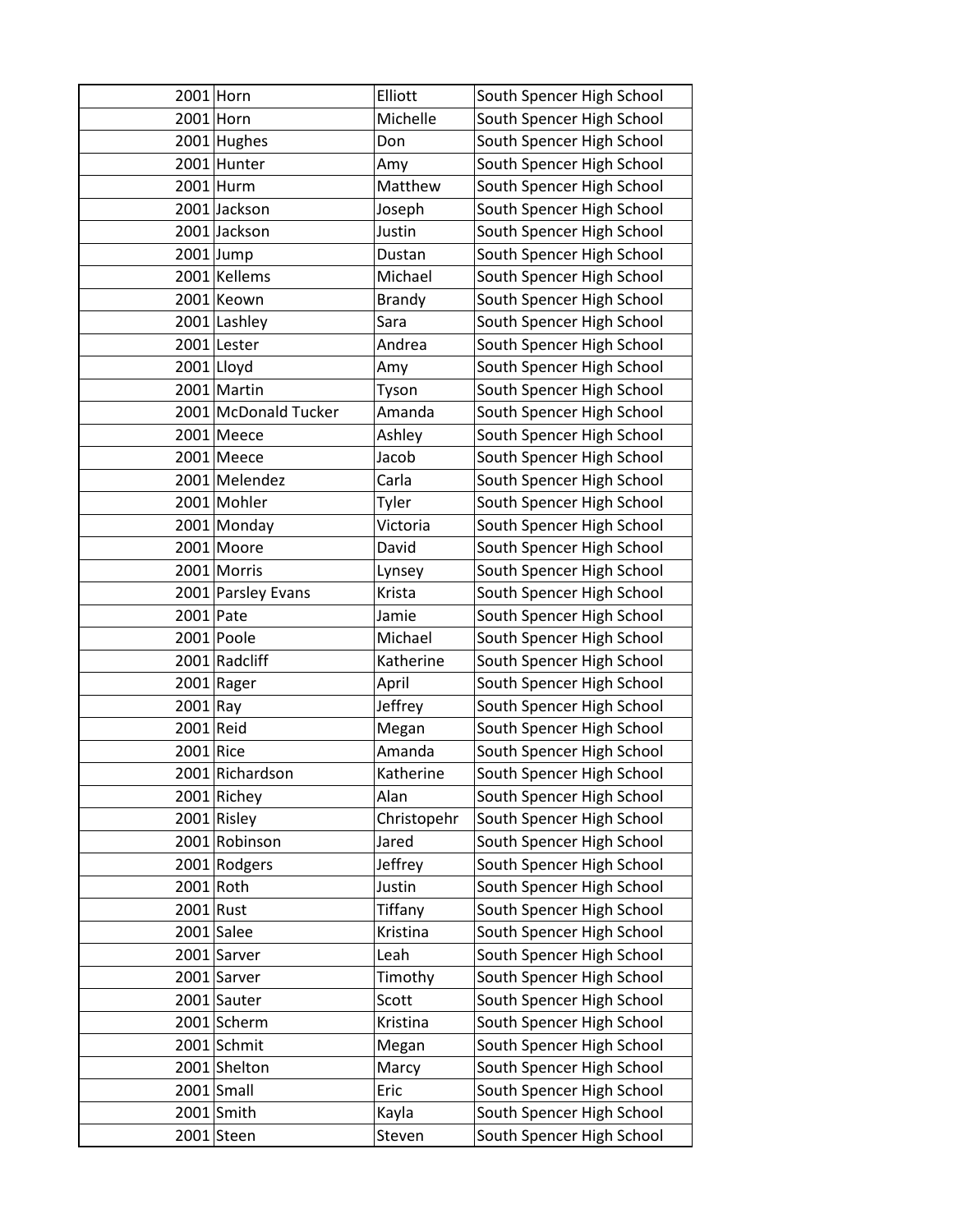|             | 2001 Sturgeon       | Anthony        | South Spencer High School |
|-------------|---------------------|----------------|---------------------------|
|             | 2001 Sturgeon       | Justin         | South Spencer High School |
|             | 2001 Therber        | Nedra          | South Spencer High School |
|             | 2001 Tucker         | Nathan         | South Spencer High School |
|             | 2001 Upchurch       | Rachel         | South Spencer High School |
|             | 2001 VanFleet       | James          | South Spencer High School |
|             | 2001 Walker Hays    | Crystal        | South Spencer High School |
|             | 2001 Weatherholt    | Shawn          | South Spencer High School |
|             | 2001 Wilson         | Amanda         | South Spencer High School |
|             | 2001 Young          | Freda          | South Spencer High School |
|             | 2001 Youngpatana    | Ann            | South Spencer High School |
|             | 2001 Youngpatana    | Nan            | South Spencer High School |
|             | 2002 Alvey          | Michelle       | South Spencer High School |
|             | 2002 Alvey          | Stephanie      | South Spencer High School |
|             | 2002 Arnold         | Amber          | South Spencer High School |
|             | 2002 Arnold         | Jenna          | South Spencer High School |
|             | 2002 Barrett, Jr.   | Thomas         | South Spencer High School |
|             | 2002 Basham         | Ryan           | South Spencer High School |
|             | 2002 Beckort        | Joseph         | South Spencer High School |
|             | 2002 Blackford      | Cortney        | South Spencer High School |
|             | $2002$ Blake        | John           | South Spencer High School |
|             | 2002 Branch         | Angela         | South Spencer High School |
|             | 2002 Broeker        | Matthew        | South Spencer High School |
|             | 2002 Broerman       | Benjamin       | South Spencer High School |
|             | 2002 Bruggenschmidt | Carrie         | South Spencer High School |
|             | 2002 Bunner         | Ryan           | South Spencer High School |
|             | 2002 Bunner         | Taylor         | South Spencer High School |
|             | 2002 Burden         | Troy           | South Spencer High School |
|             | 2002 Claise Grose   | Kyla           | South Spencer High School |
|             | 2002 Clark          | <b>Brandon</b> | South Spencer High School |
|             | 2002 Clark          | Mindi          | South Spencer High School |
|             | 2002 Collins        | Joseph         | South Spencer High School |
|             | 2002 Cotton         | Cassandra      | South Spencer High School |
|             | 2002 Crawford       | Chad           | South Spencer High School |
|             | 2002 Daffron        | <b>Brooke</b>  | South Spencer High School |
|             | 2002 Davis          | Amanda         | South Spencer High School |
|             | 2002 Davis          | Justin         | South Spencer High School |
|             | 2002 Enlow          | David          | South Spencer High School |
|             | $2002$ Evans        | Kenny          | South Spencer High School |
|             | 2002 Ewell          | Lecretia       | South Spencer High School |
|             | 2002 Fulkerson      | Kara           | South Spencer High School |
|             | 2002 Fulks          | Casey          | South Spencer High School |
|             | 2002 Gardner        | Angela         | South Spencer High School |
|             | 2002 Gilley         | Leisa          | South Spencer High School |
|             | 2002 Grimes         | Jason          | South Spencer High School |
|             | 2002 Guisewhite     | Colt           | South Spencer High School |
| $2002$ Hall |                     | Crystal        | South Spencer High School |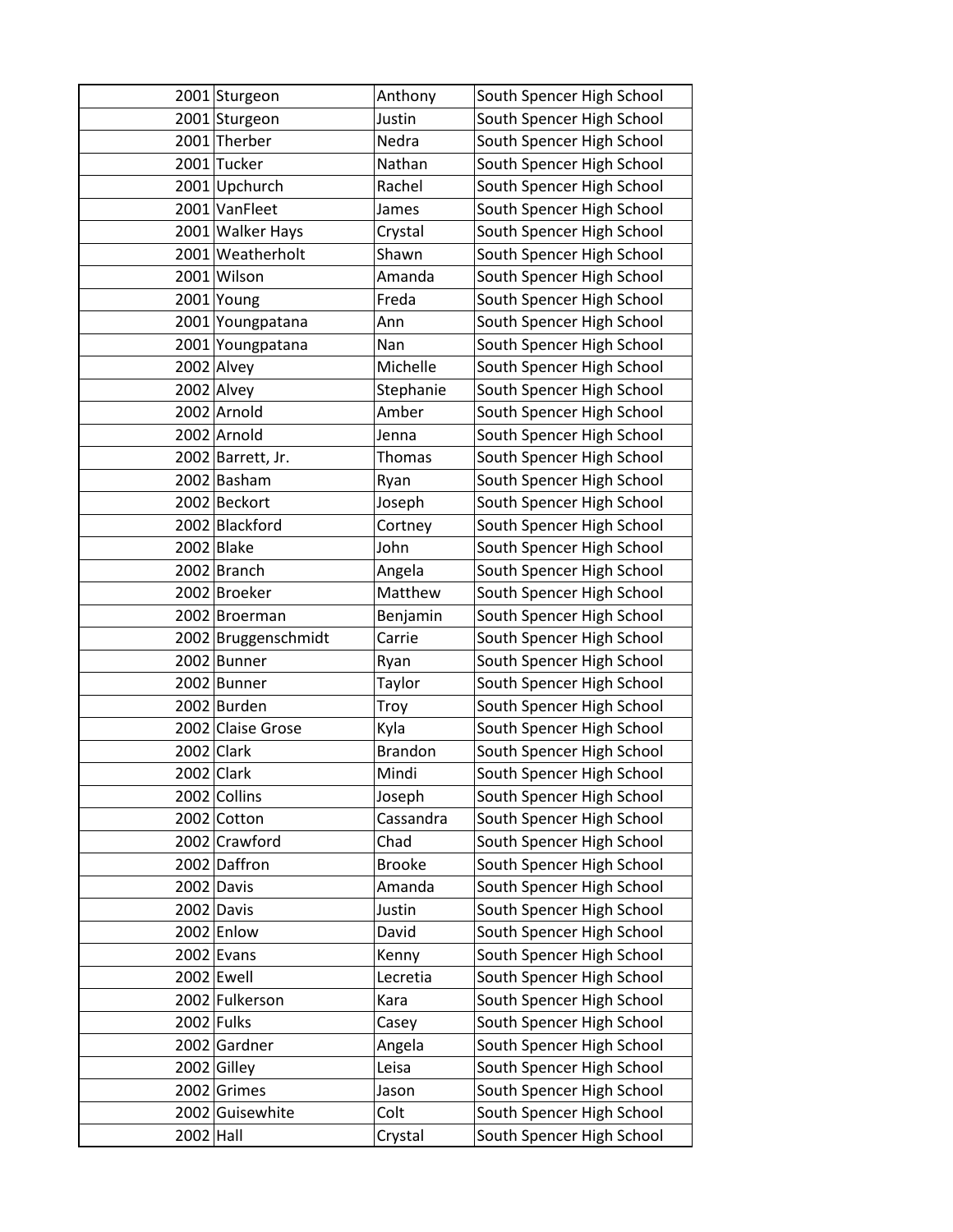|            | 2002 Hammond       | Benjamin       | South Spencer High School |
|------------|--------------------|----------------|---------------------------|
|            | 2002 Hancock       | Tammy          | South Spencer High School |
|            | 2002 Harlen        | Alexandria     | South Spencer High School |
|            | 2002 Harmon        | Patrick        | South Spencer High School |
|            | 2002 Harpenau      | Evan           | South Spencer High School |
|            | $2002$ Hays        | Charles        | South Spencer High School |
|            | 2002 Hayse Lambert | Jessica        | South Spencer High School |
|            | 2002 Hoofer        | Tasha          | South Spencer High School |
|            | 2002 Houston II    | Lawrence       | South Spencer High School |
|            | 2002 Howe          | Terrence       | South Spencer High School |
|            | 2002 Hughes        | Leah           | South Spencer High School |
|            | 2002 Hurm          | Adam           | South Spencer High School |
|            | 2002 Hurm          | David          | South Spencer High School |
| 2002 Hurt  |                    | Denise         | South Spencer High School |
| 2002 Irvin |                    | Amanda         | South Spencer High School |
|            | 2002 Jackson       | Tasha          | South Spencer High School |
|            | 2002 Jones         | Jessica        | South Spencer High School |
|            | 2002 Keith         | Rachel         | South Spencer High School |
|            | 2002 Kluck         | Christopher    | South Spencer High School |
| 2002 Kost  |                    | Felicia        | South Spencer High School |
|            | 2002 Lambert       | Amanda         | South Spencer High School |
|            | 2002 Lashley       | Kyle           | South Spencer High School |
|            | 2002 Lawrence      | Zachary        | South Spencer High School |
|            | 2002 Leslie        | Lucas          | South Spencer High School |
|            | 2002 Lillpop       | Norman         | South Spencer High School |
|            | 2002 Lindauer      | Stephanie      | South Spencer High School |
|            | 2002 Ling Mallory  | Ashley         | South Spencer High School |
|            | 2002 Little        | Jenna          | South Spencer High School |
|            | 2002 Magill        | Jacob          | South Spencer High School |
|            | 2002 McCrossin     | Tiffany        | South Spencer High School |
|            | 2002 McGinnis      | Ryan           | South Spencer High School |
|            | 2002 Morgan        | Eric           | South Spencer High School |
|            | 2002 Myers         | Jonathan       | South Spencer High School |
|            | 2002 Newkirk       | Benjamin       | South Spencer High School |
|            | 2002 Newton        | Quentin        | South Spencer High School |
|            | 2002 Newton        | Sylvester      | South Spencer High School |
|            | 2002 Obermeier     | John           | South Spencer High School |
|            | 2002 Oldham        | Ora            | South Spencer High School |
|            | 2002 Owens, Jr.    | Paul           | South Spencer High School |
|            | 2002 Parsley       | Abby           | South Spencer High School |
|            | 2002 Payne         | MacKenzi       | South Spencer High School |
|            | $2002$ Perry       | Kenneth        | South Spencer High School |
|            | 2002 Poole         | <b>Bridget</b> | South Spencer High School |
|            | 2002 Richardson    | Jon            | South Spencer High School |
|            | $2002$ Rieke       | Chris          | South Spencer High School |
|            | $2002$ Rohde       | Alexandra      | South Spencer High School |
|            | 2002 Rose          | Stephanie      | South Spencer High School |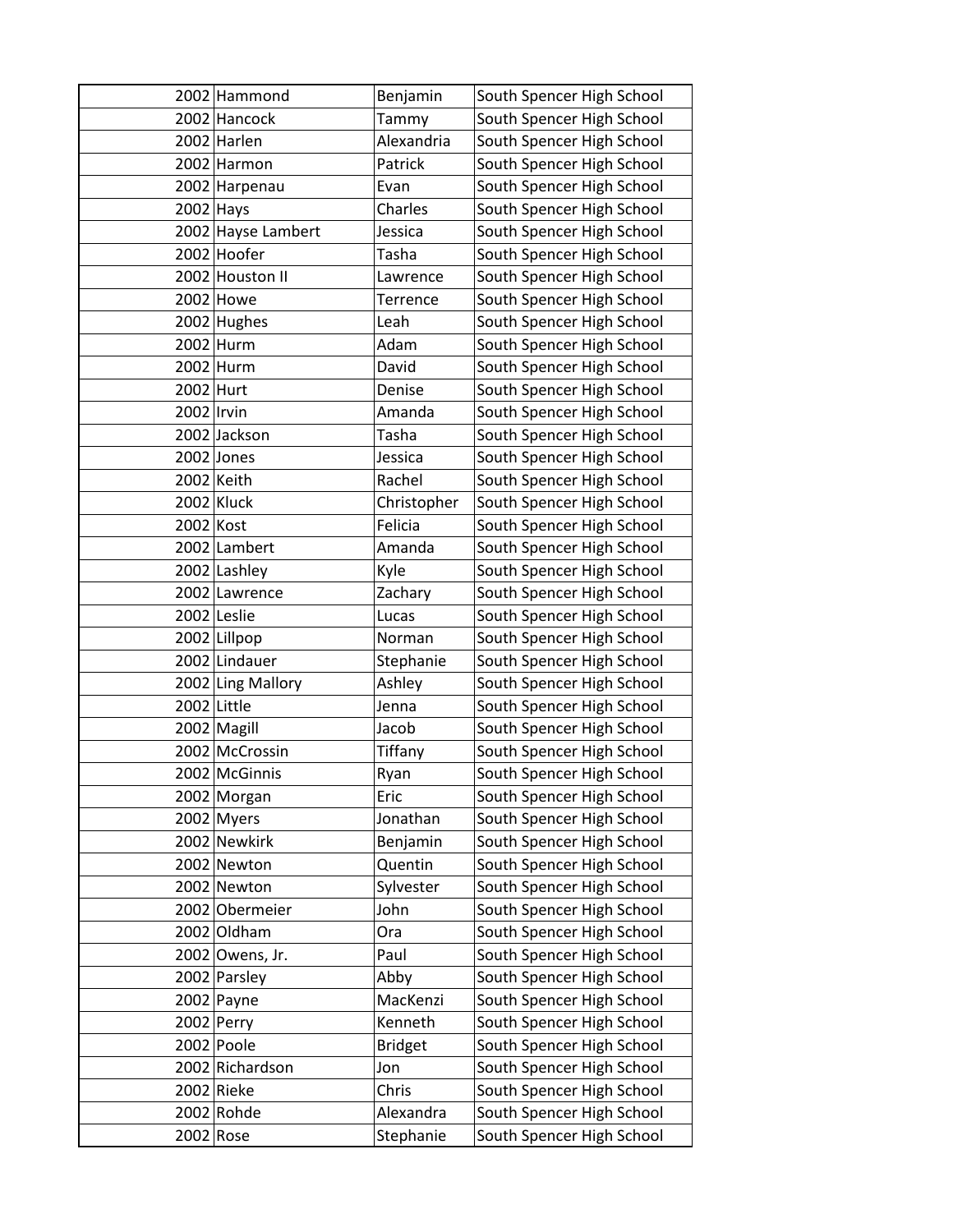|             | 2002 Sarver                 | Dustin               | South Spencer High School |
|-------------|-----------------------------|----------------------|---------------------------|
|             | 2002 Schmidt                | Mallory              | South Spencer High School |
|             | 2002 Shourds                | Ashley               | South Spencer High School |
|             | 2002 Shrout                 | <b>Stevie</b>        | South Spencer High School |
|             | 2002 Small                  | Matthew              | South Spencer High School |
|             | 2002 Smith                  | Ashley               | South Spencer High School |
|             | 2002 Smith                  | Erin                 | South Spencer High School |
|             | 2002 Smith                  | Megan                | South Spencer High School |
|             | 2002 Smith Smith            | Jessica              | South Spencer High School |
|             | 2002 Spaetti                | Jonathan             | South Spencer High School |
|             | 2002 Stewart                | Sandra               | South Spencer High School |
|             | 2002 Taylor                 | Richard              | South Spencer High School |
|             | 2002 Thomas                 | Cory                 | South Spencer High School |
|             | 2002 Thomas                 | Valerie              | South Spencer High School |
|             | 2002 Turner                 | Andrew               | South Spencer High School |
|             | 2002 Underhill              | Billy                | South Spencer High School |
|             | 2002 Upchurch               | Stephen              | South Spencer High School |
|             | $2002$ Vogel                | Lauren               | South Spencer High School |
|             | 2002 Ward                   | <b>Tessia</b>        | South Spencer High School |
|             | 2002 Weatherholt            | Malissa              | South Spencer High School |
|             | 2002 Wells                  | Christopher          | South Spencer High School |
|             | 2002 Werkmeister            | Amy                  | South Spencer High School |
|             | 2002 Williams               | Hairston             | South Spencer High School |
|             | 2002 Wilson                 | <b>Brandon</b>       | South Spencer High School |
|             | 2002 Wink                   | Eric                 | South Spencer High School |
|             | 2002 Winkler                | Joseph               | South Spencer High School |
|             | 2002 Wright                 | Kevin                | South Spencer High School |
|             | 2002 Young                  | <b>Bradley</b>       | South Spencer High School |
|             | 2002 Young                  | Kacie                | South Spencer High School |
|             | $2003$ Ambs                 | Aaron                | South Spencer High School |
|             | 2003 Atkinson               | Mariah               | South Spencer High School |
| $2003$ Ayer |                             | Dustin               | South Spencer High School |
| 2003 Ayer   |                             | Jay                  | South Spencer High School |
|             | 2003 Bailey                 | Josh                 | South Spencer High School |
|             | $2003$ Banks                | <b>Brandon</b>       | South Spencer High School |
|             | 2003 Baumberger             | Eric                 | South Spencer High School |
|             | 2003 Besing                 | Christopher<br>David | South Spencer High School |
|             | 2003 Birchler               |                      | South Spencer High School |
|             | 2003 Bowlds                 | Adam                 | South Spencer High School |
|             | 2003 Bretz<br>2003 Brockman | Jonathan             | South Spencer High School |
|             |                             | Tina<br>Jacob        | South Spencer High School |
|             | 2003 Broerman               | Jennifer             | South Spencer High School |
|             | 2003 Bunch                  |                      | South Spencer High School |
|             | 2003 Calhoun                | Jaharidan            | South Spencer High School |
|             | 2003 Carpenter              | Cyle                 | South Spencer High School |
|             | 2003 Christian              | Russell              | South Spencer High School |
| 2003 Cole   |                             | Ammie                | South Spencer High School |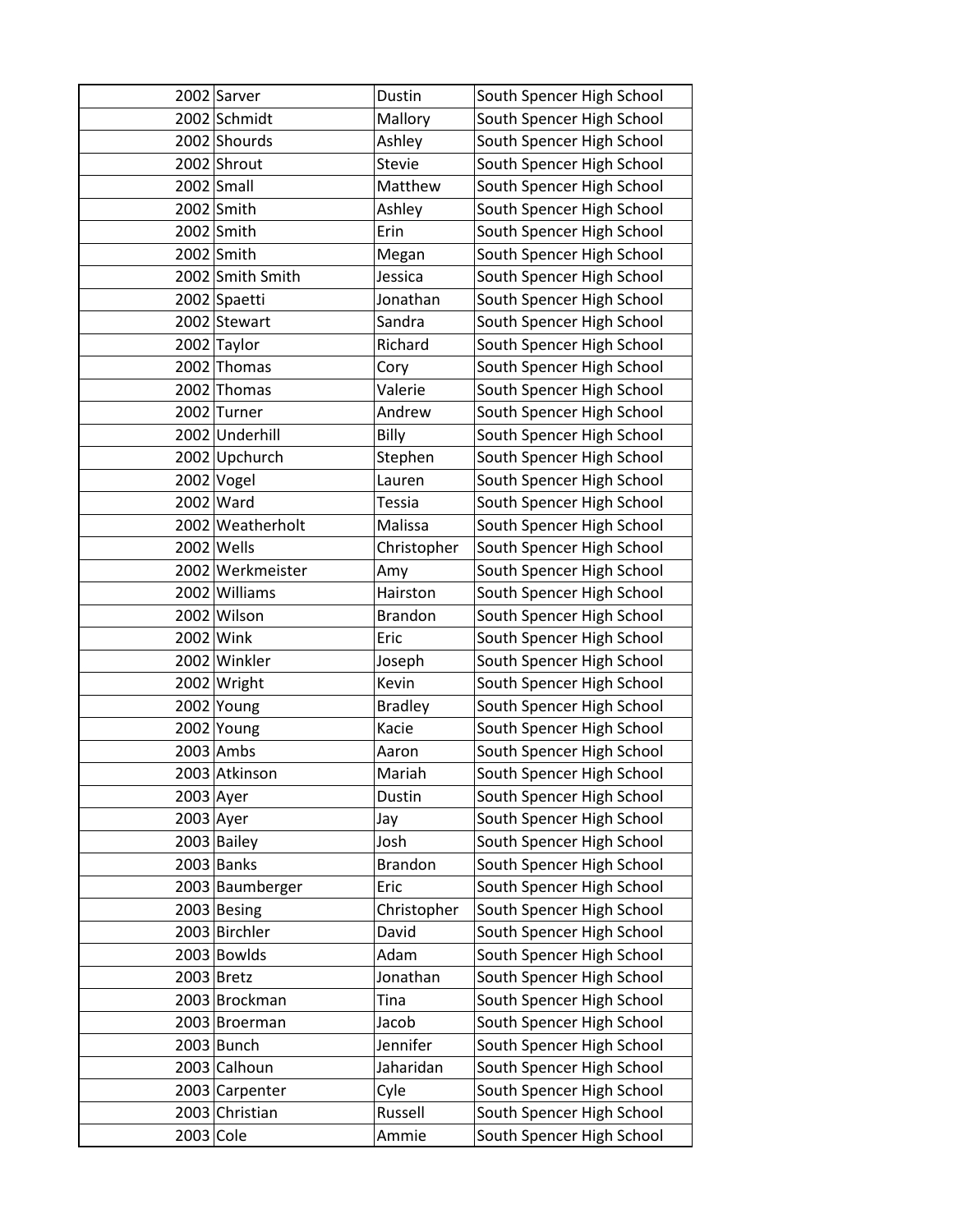|             | 2003 Collins       | Sarah           | South Spencer High School |
|-------------|--------------------|-----------------|---------------------------|
| $2003$ Cox  |                    | Emily           | South Spencer High School |
|             | 2003 Daniel        | Jenna           | South Spencer High School |
| 2003 Deal   |                    | Kimberly        | South Spencer High School |
|             | 2003 Decker        | Ashley          | South Spencer High School |
|             | 2003 Decker        | Nicholas        | South Spencer High School |
|             | 2003 Drew          | Jonathan        | South Spencer High School |
|             | 2003 Driskell      | Michael         | South Spencer High School |
|             | 2003 Dunn          | Elizabeth       | South Spencer High School |
|             | 2003 Embry         | Amanda          | South Spencer High School |
|             | 2003 Embry         | Brooklynn       | South Spencer High School |
|             | 2003 Embry         | Joshua          | South Spencer High School |
|             | $2003$ Embry       | Leah            | South Spencer High School |
|             | 2003 Fischer       | Joseph          | South Spencer High School |
|             | 2003 Flowers       | Curtis          | South Spencer High School |
| $2003$ Frey |                    | Moneta          | South Spencer High School |
|             | 2003 Fulkerson     | Sara            | South Spencer High School |
|             | $2003$ Gibbs       | Jennifer        | South Spencer High School |
|             | 2003 Goldman       | Kendra          | South Spencer High School |
|             | 2003 Gunn          | David           | South Spencer High School |
|             | 2003 Hagan         | Cory            | South Spencer High School |
| $2003$ Hall |                    | Dustin          | South Spencer High School |
|             | 2003 Hancock       | Stephanie       | South Spencer High School |
|             | 2003 Harney        | Nickolas        | South Spencer High School |
|             | 2003 Harpenau      | Andrew          | South Spencer High School |
|             | 2003 Harpenau      | Stephanie       | South Spencer High School |
|             | $2003$ Hasty       | Lindsey         | South Spencer High School |
|             | 2003 Hayden        | Cory            | South Spencer High School |
|             | 2003 Hemmer        | Amanda          | South Spencer High School |
|             | 2003 Henry         | Amberly         | South Spencer High School |
|             | 2003 Higdon        | Robin           | South Spencer High School |
| $2003$ Hill |                    | Garren          | South Spencer High School |
|             | 2003 Hoofer        | Tiffany         | South Spencer High School |
|             | $2003$ Horn        | Natalie         | South Spencer High School |
|             | 2003 Houle         | Lacey           | South Spencer High School |
|             | 2003 Hudson        | Jessica         | South Spencer High School |
| 2003 Hurt   |                    | Michael         | South Spencer High School |
|             | 2003 Kelley        | Jarred          | South Spencer High School |
|             | 2003 Kelley        | Jessica         | South Spencer High School |
|             | 2003 Kemper        | Crystal         | South Spencer High School |
|             | 2003 Kirkpatrick   | <b>Brittany</b> | South Spencer High School |
|             | 2003 Lawrence      | Crystal         | South Spencer High School |
|             | 2003 Lester Tooley | Amanda          | South Spencer High School |
|             | $2003$ Little      | Elizabeth       | South Spencer High School |
|             | 2003 Madison       | William         | South Spencer High School |
|             | 2003 Magill        | Kyle            | South Spencer High School |
|             | 2003 Martin        | Matthew         | South Spencer High School |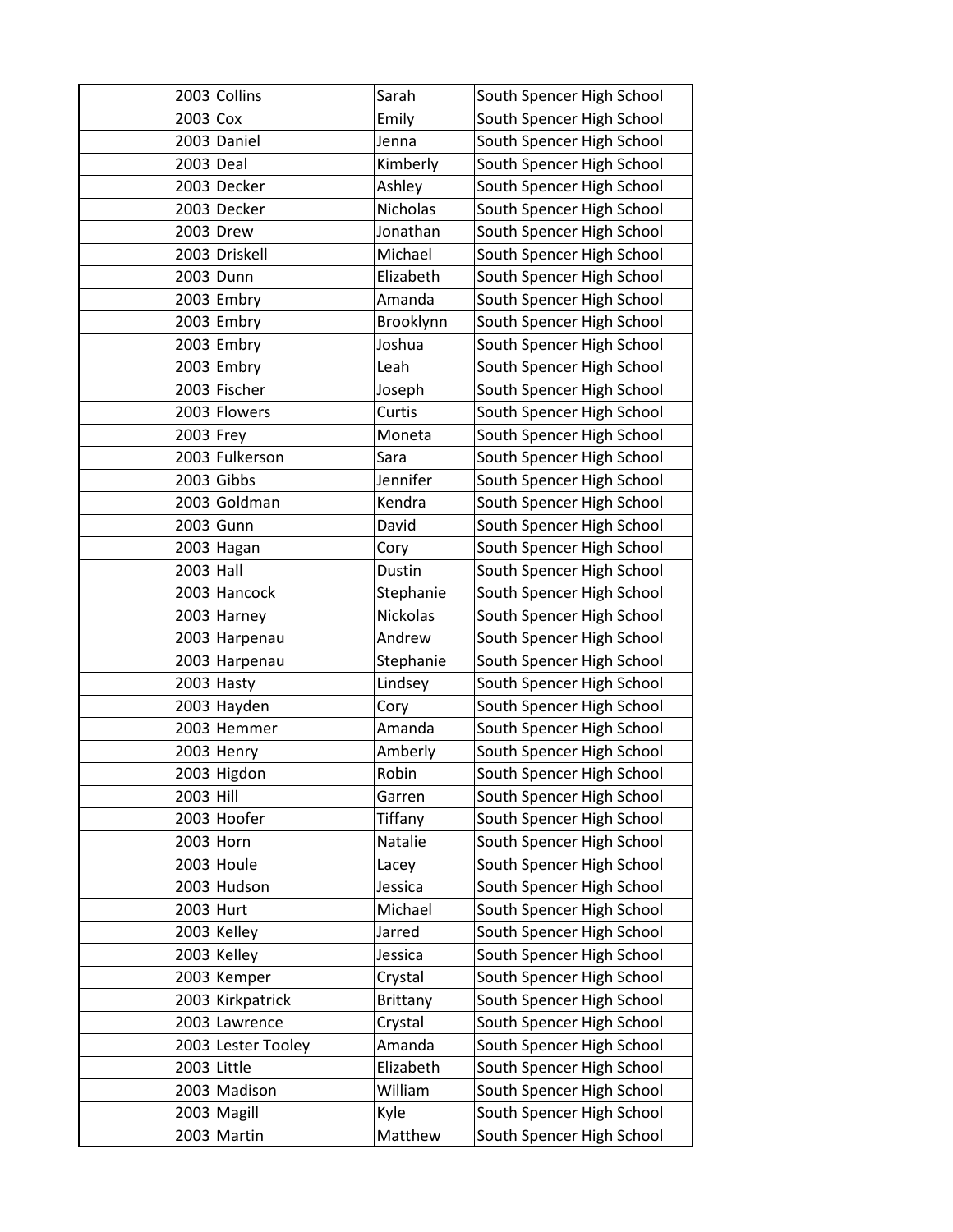|             | 2003 Martin           | <b>Trent</b> | South Spencer High School |
|-------------|-----------------------|--------------|---------------------------|
| 2003 May    |                       | Sally        | South Spencer High School |
|             | 2003 McDonald         | Jason        | South Spencer High School |
|             | 2003 Metzger Ogg      | Ashley       | South Spencer High School |
|             | 2003 Miller           | Michael      | South Spencer High School |
|             | $2003$ Mills          | Christopher  | South Spencer High School |
|             | $2003$ Nance          | Sean         | South Spencer High School |
|             | 2003 Northenor        | Michael      | South Spencer High School |
|             | 2003 O'Nan            | Daniel       | South Spencer High School |
|             | 2003 Pagragan         | William      | South Spencer High School |
|             | 2003 Parker           | Cassandra    | South Spencer High School |
|             | $2003$ Parks          | Keith        | South Spencer High School |
|             | 2003 Partridge        | Tessa        | South Spencer High School |
|             | 2003 Payton           | Samantha     | South Spencer High School |
|             | 2003 Pennington       | Andrew       | South Spencer High School |
| $2003$ Ray  |                       | Erin         | South Spencer High School |
| 2003 Reid   |                       | Ryan         | South Spencer High School |
| 2003 Rust   |                       | Kyle         | South Spencer High School |
|             | 2003 Scherer          | Richard      | South Spencer High School |
|             | 2003 Slaton           | Stephanie    | South Spencer High School |
|             | $2003$ Smith          | David        | South Spencer High School |
|             | 2003 Smith            | Joshua       | South Spencer High School |
|             | 2003 Snyder           | Kristina     | South Spencer High School |
|             | 2003 Sosh-Valentine   | Christy      | South Spencer High School |
|             | 2003 Spencer          | Ashley       | South Spencer High School |
|             | 2003 Stallings        | Sarah        | South Spencer High School |
|             | 2003 Stephens         | Aaron        | South Spencer High School |
| 2003        | Taylor                | Tiesha       | South Spencer High School |
| 2003        | Thomason              | Christa      | South Spencer High School |
|             | 2003 Thorpe           | Jonathan     | South Spencer High School |
|             | 2003 Tomlinson        | Lisa         | South Spencer High School |
|             | 2003 Turpen           | Donald       | South Spencer High School |
|             | $2003$ Tyson          | Triana       | South Spencer High School |
| $2003$ Vaal |                       | Julie        | South Spencer High School |
|             | 2003 Valentine        | Kyle         | South Spencer High School |
|             | 2003 Weatherholt, Jr. | Walter       | South Spencer High School |
|             | 2003 Wheeler          | Zachary      | South Spencer High School |
|             | 2003 Wilcox           | Jeremy       | South Spencer High School |
|             | 2003 Wilhelmus        | Georganna    | South Spencer High School |
|             | 2003 Wirthwein        | Stephanie    | South Spencer High School |
|             | $2003$ Young          | Dustin       | South Spencer High School |
|             | 2004 Adamic           | Danielle     | South Spencer High School |
|             | $2004$ Adams          | Cassandra    | South Spencer High School |
|             | $2004$ Ambs           | Andrew       | South Spencer High School |
|             | $2004$ Bates          | Keve         | South Spencer High School |
|             | 2004 Beard            | Jennifer     | South Spencer High School |
|             | 2004 Beeler           | Dustin       | South Spencer High School |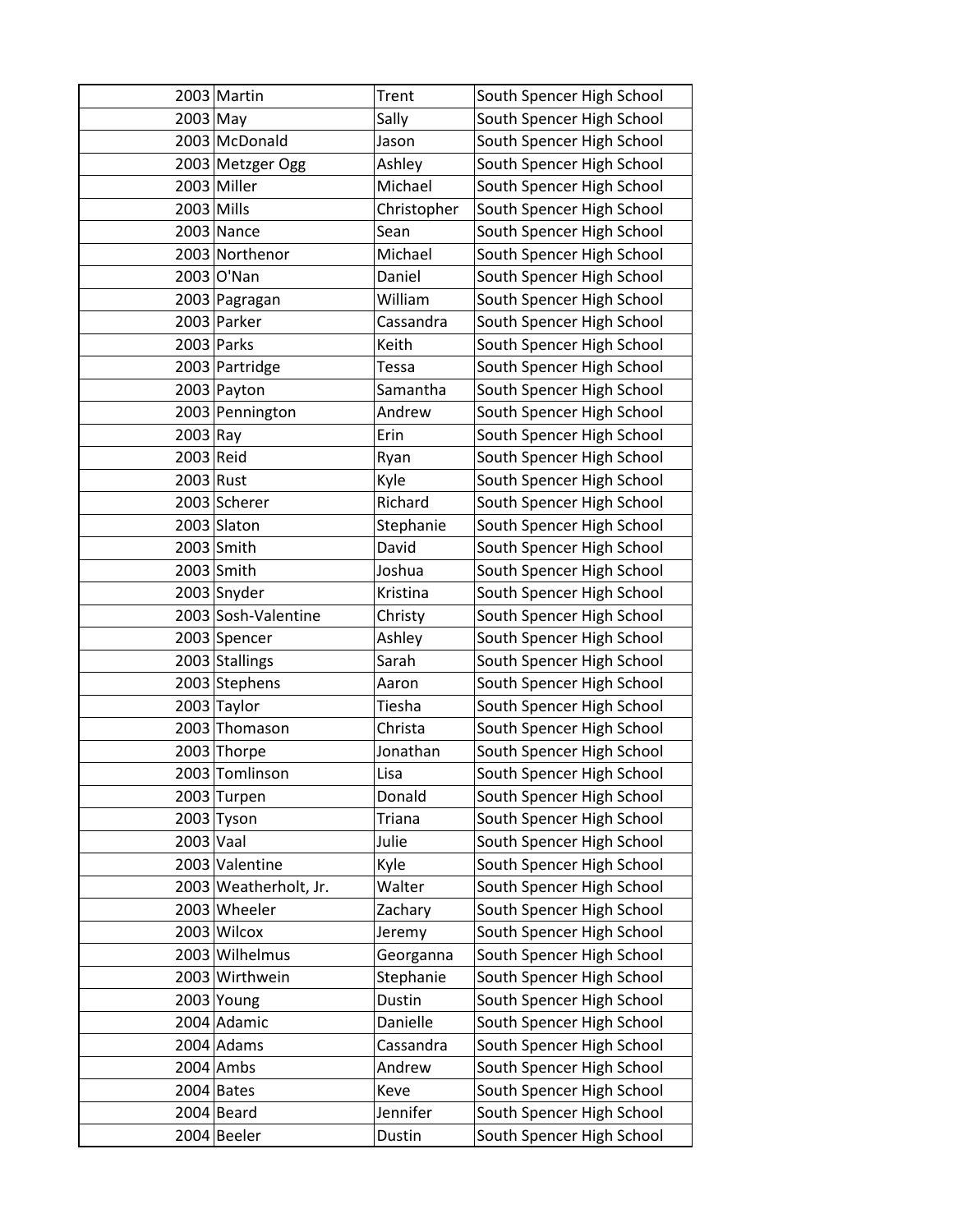|             | $2004$ Biggs     | Scott          | South Spencer High School |
|-------------|------------------|----------------|---------------------------|
|             | 2004 Blake       | Amanda         | South Spencer High School |
|             | 2004 Blythe      | Zachary        | South Spencer High School |
|             | 2004 Bolen       | Micheal        | South Spencer High School |
|             | $2004$ Boop      | Zachary        | South Spencer High School |
|             | 2004 Bowles      | Joshua         | South Spencer High School |
|             | 2004 Brown       | Christina      | South Spencer High School |
|             | 2004 Bunner      | Eric           | South Spencer High School |
|             | 2004 Burden      | Meagan         | South Spencer High School |
|             | 2004 Burns       | Cassandra      | South Spencer High School |
|             | 2004 Burrows     | Russell        | South Spencer High School |
|             | 2004 Canary      | Jamie          | South Spencer High School |
|             | 2004 Claise Welp | Heather        | South Spencer High School |
|             | $2004$ Clark     | Derek          | South Spencer High School |
|             | 2004 Cross       | Chris          | South Spencer High School |
|             | 2004 Davis       | Lori           | South Spencer High School |
|             | 2004 Denning     | Ginger         | South Spencer High School |
|             | 2004 Dowland     | Danielle       | South Spencer High School |
|             | 2004 Downey      | Kenton         | South Spencer High School |
|             | 2004 Duley       | Andrea         | South Spencer High School |
|             | $2004$ Eaves     | Donald         | South Spencer High School |
|             | 2004 Edwards     | Tyler          | South Spencer High School |
|             | 2004 Erwin       | David          | South Spencer High School |
|             | 2004 Finley      | Samantha       | South Spencer High School |
|             | 2004 Gardner     | Daniel         | South Spencer High School |
|             | 2004 Garrett     | Kenneth        | South Spencer High School |
|             | 2004 Goffinet    | Natalie        | South Spencer High School |
|             | 2004 Gordon      | Justin         | South Spencer High School |
|             | 2004 Gunn        | Michael        | South Spencer High School |
|             | $2004$ Haaff     | Steven         | South Spencer High School |
|             | 2004 Hagedorn    | <b>Theresa</b> | South Spencer High School |
|             | 2004 Hancock     | Crystal        | South Spencer High School |
|             | 2004 Harmon      | Megan          | South Spencer High School |
|             | 2004 Hasty       | John           | South Spencer High School |
| $2004$ Hess |                  | Jacob          | South Spencer High School |
|             | 2004 Howell III  | Ronald         | South Spencer High School |
|             | 2004 Hudson      | Amanda         | South Spencer High School |
|             | $2004$ Janes     | Benjamin       | South Spencer High School |
|             | $2004$ Jones     | Adam           | South Spencer High School |
|             | $2004$ Jones     | Dustin         | South Spencer High School |
|             | 2004 Knight      | Shannon        | South Spencer High School |
|             | 2004 Lambert     | William        | South Spencer High School |
|             | 2004 Lampton     | Jamie          | South Spencer High School |
|             | 2004 Lathery     | Heath          | South Spencer High School |
| 2004 Like   |                  | Ashley         | South Spencer High School |
|             | 2004 Lockyear    | Jon            | South Spencer High School |
|             | 2004 Manring     | Erin           | South Spencer High School |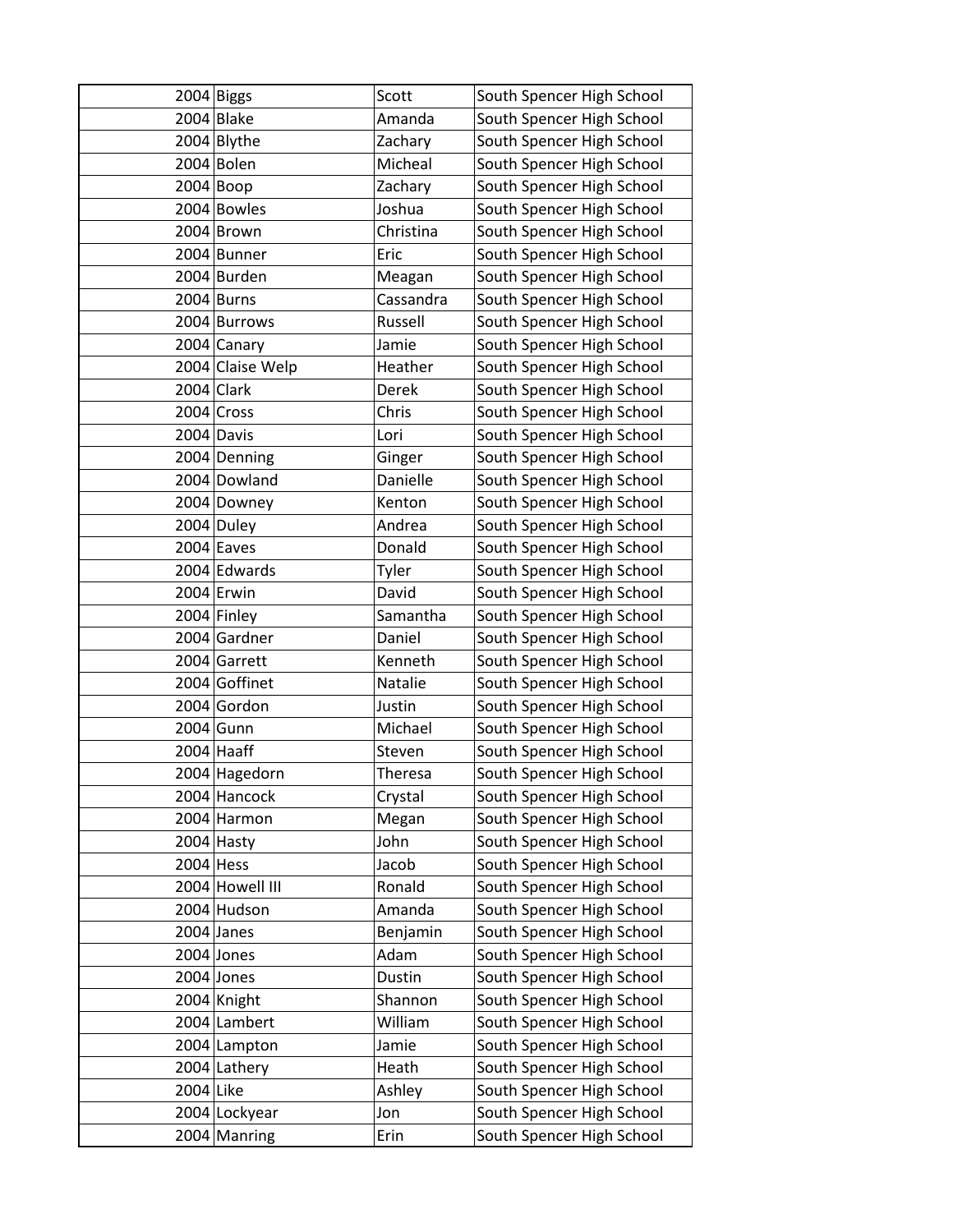| $2004$ May  |                      | Jessica         | South Spencer High School |
|-------------|----------------------|-----------------|---------------------------|
|             | 2004 McCarty         | Kendall         | South Spencer High School |
|             | 2004 McCoy           | Melissa         | South Spencer High School |
|             | $2004$ Mead          | Ryan            | South Spencer High School |
|             | 2004 Middleton       | Christopher     | South Spencer High School |
|             | 2004 Miles           | Meagan          | South Spencer High School |
|             | 2004 Miller          | Herbert         | South Spencer High School |
|             | 2004 Mock            | Amanda          | South Spencer High School |
|             | 2004 Mohler          | Mackenzi        | South Spencer High School |
|             | 2004 Monar           | <b>Brittney</b> | South Spencer High School |
|             | 2004 Moninger        | Nicholas        | South Spencer High School |
|             | 2004 Mullins         | John            | South Spencer High School |
|             | 2004 Nance           | Tara            | South Spencer High School |
|             | 2004 Neighbors       | Charles         | South Spencer High School |
|             | 2004 Nevins          | Matthew         | South Spencer High School |
|             | 2004 Newton          | <b>Travis</b>   | South Spencer High School |
|             | 2004 Niles           | William         | South Spencer High School |
|             | 2004 Parsley         | Emily           | South Spencer High School |
|             | 2004 Patrick         | Chasity         | South Spencer High School |
|             | 2004 Payne           | Amanda          | South Spencer High School |
|             | 2004 Philhower II    | Robbie          | South Spencer High School |
|             | 2004 Rainwater       | Kaitlin         | South Spencer High School |
|             | 2004 Richardson      | Emily           | South Spencer High School |
|             | 2004 Robinson        | Aimee           | South Spencer High School |
|             | 2004 Rodgers         | Jonathan        | South Spencer High School |
| 2004 Roth   |                      | Jared           | South Spencer High School |
|             | 2004 Rumley          | Derrick         | South Spencer High School |
|             | 2004 Sanders         | Ashley          | South Spencer High School |
|             | 2004 Schmidt         | <b>Myles</b>    | South Spencer High School |
|             | 2004 Smith           | Kristian        | South Spencer High School |
|             | $2004$ Smith         | Kyle            | South Spencer High School |
|             | 2004 Smith           | Megan           | South Spencer High School |
|             | 2004 Sturgeon        | Rachel          | South Spencer High School |
|             | 2004 Sublett         | Elliott         | South Spencer High School |
|             | 2004 Thompson        | Christopher     | South Spencer High School |
| $2004$ Tyda |                      | Candice         | South Spencer High School |
|             | 2004 Verble          | Leah            | South Spencer High School |
|             | 2004 Viaungsuthorn   | Natthanit       | South Spencer High School |
|             | 2004 Ward            | Crystal         | South Spencer High School |
|             | 2004 Weber           | Rachel          | South Spencer High School |
|             | 2004 Werkmeister III | Richard         | South Spencer High School |
|             | 2004 White           | Matthew         | South Spencer High School |
|             | 2004 Wilson          | Tyler           | South Spencer High School |
|             | 2004 Wink            | Christopher     | South Spencer High School |
|             | 2004 Winkler         | Dane            | South Spencer High School |
|             | 2004 Woolsey         | David           | South Spencer High School |
| 2004 York   |                      | Jordan          | South Spencer High School |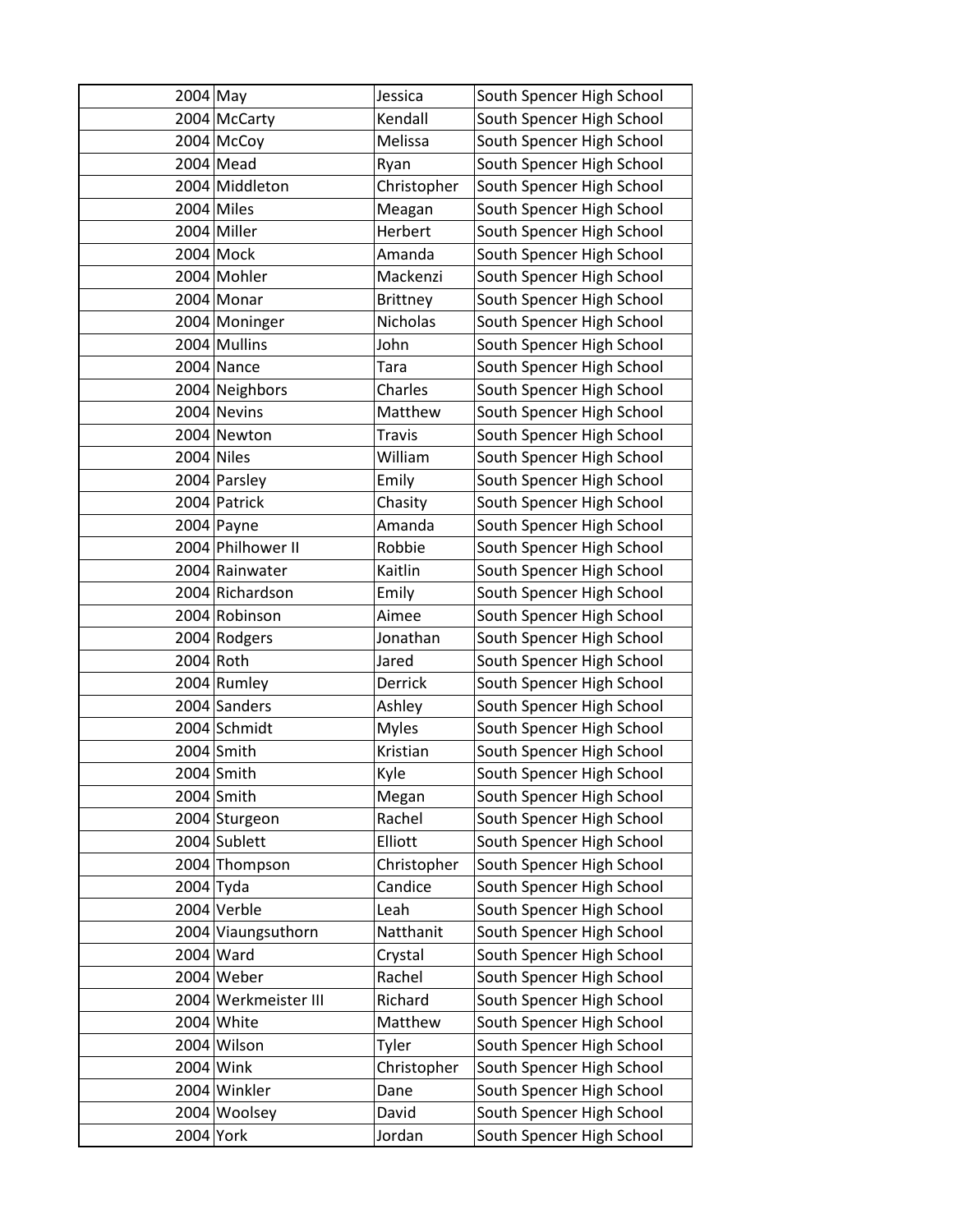|             | 2004 Youngpatana | Tammy         | South Spencer High School |
|-------------|------------------|---------------|---------------------------|
| $2004$ Zehr |                  | Bryan         | South Spencer High School |
|             | 2005 Adams       | Patricia      | South Spencer High School |
|             | 2005 Basham      | Whitney       | South Spencer High School |
|             | 2005 Beeler      | Tusdae        | South Spencer High School |
| 2005 Bell   |                  | Gary          | South Spencer High School |
|             | 2005 Besing      | Debra         | South Spencer High School |
|             | 2005 Bolen       | Matthew       | South Spencer High School |
|             | 2005 Boop        | Savannah      | South Spencer High School |
|             | 2005 Brown       | Meghan        | South Spencer High School |
|             | 2005 Bunch       | Nathan        | South Spencer High School |
|             | 2005 Burden      | Katlan        | South Spencer High School |
|             | 2005 Butcher     | Joanna        | South Spencer High School |
|             | 2005 Campbell    | Christopher   | South Spencer High School |
|             | 2005 Carpenter   | Jacqueline    | South Spencer High School |
|             | 2005 Carpenter   | Jarrad        | South Spencer High School |
| 2005 Cecil  |                  | Kasey         | South Spencer High School |
| 2005 Cecil  |                  | Keith         | South Spencer High School |
|             | 2005 Chambers    | Jessica       | South Spencer High School |
|             | 2005 Conkright   | Megan         | South Spencer High School |
|             | 2005 Cotton      | Megan         | South Spencer High School |
|             | 2005 Cravens     | Cassie        | South Spencer High School |
|             | 2005 Crawford    | Joshua        | South Spencer High School |
| 2005 Cron   |                  | Kerrik        | South Spencer High School |
|             | $2005$ Cross     | <b>Travis</b> | South Spencer High School |
|             | 2005 Driskell    | John          | South Spencer High School |
|             | 2005 Embry       | Benjamin      | South Spencer High School |
|             | 2005 Erwin       | Cody          | South Spencer High School |
|             | 2005 Fischer     | Michael       | South Spencer High School |
|             | 2005 Frederick   | Kurtis        | South Spencer High School |
|             | 2005 Gardner     | Laura         | South Spencer High School |
|             | 2005 Harmon      | Jeffrey       | South Spencer High School |
| 2005 Hays   |                  | Steven        | South Spencer High School |
|             | 2005 Herron      | Amber         | South Spencer High School |
|             | 2005 Howell      | Jesse         | South Spencer High School |
|             | 2005 Hughes      | Andrea        | South Spencer High School |
|             | 2005 Hughes      | Justin        | South Spencer High School |
|             | 2005 Hutchinson  | Katherine     | South Spencer High School |
|             | 2005   Irwin     | Keith         | South Spencer High School |
|             | $2005$ Johns     | Alex          | South Spencer High School |
|             | $2005$ Jones     | Andrew        | South Spencer High School |
|             | 2005 Kesterson   | Reba          | South Spencer High School |
| 2005 King   |                  | <b>Brooke</b> | South Spencer High School |
|             | $2005$ Kluck     | Adriane       | South Spencer High School |
|             | 2005 Kratz       | Kimiko        | South Spencer High School |
|             | 2005 Kuester     | Jeremy        | South Spencer High School |
|             | 2005 Lathery     | Erin          | South Spencer High School |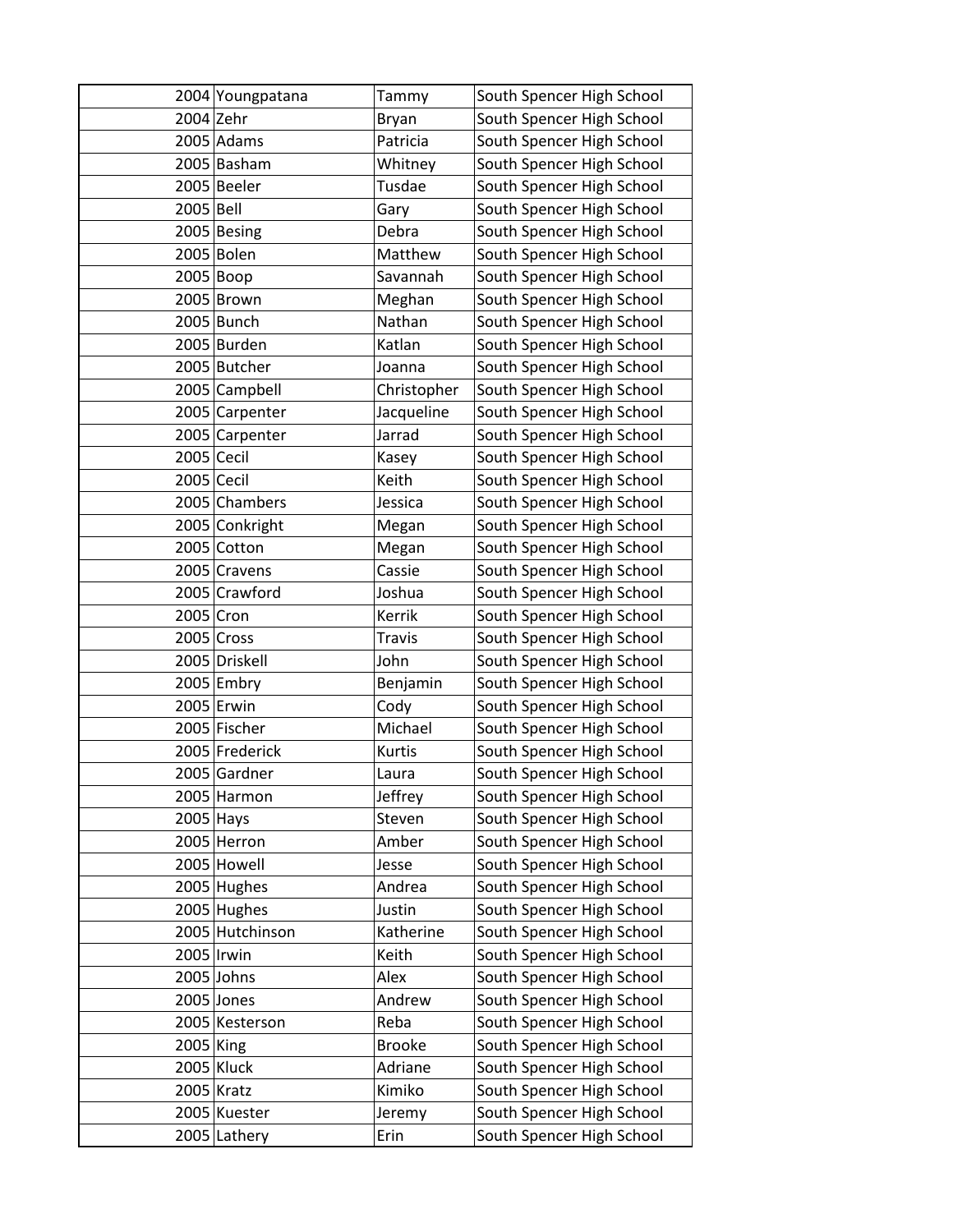|           | 2005 Lathery      | Jacob      | South Spencer High School |
|-----------|-------------------|------------|---------------------------|
|           | $2005$ Lauer      | Wayne      | South Spencer High School |
|           | 2005 Lawrence III | Robert     | South Spencer High School |
|           | 2005 Leslie       | Jonathan   | South Spencer High School |
|           | 2005 Lester       | Amanda     | South Spencer High School |
| 2005 Lile |                   | Jennifer   | South Spencer High School |
|           | 2005 Lindauer     | Lisa       | South Spencer High School |
|           | 2005 Lindsey      | Nikki      | South Spencer High School |
|           | 2005 Mallory      | Jessica    | South Spencer High School |
|           | 2005 Martin       | Andrew     | South Spencer High School |
|           | 2005 Martin       | Michael    | South Spencer High School |
|           | 2005 McMican      | Megan      | South Spencer High School |
|           | 2005 Morris       | Kayla      | South Spencer High School |
|           | 2005 Moseley      | Samantha   | South Spencer High School |
| 2005 Neal |                   | Rachel     | South Spencer High School |
|           | 2005 Neighbors    | Jeanna     | South Spencer High School |
|           | 2005 Nelson       | Rachel     | South Spencer High School |
|           | 2005 Noblitt      | Amy        | South Spencer High School |
|           | 2005 Nunn         | Keith      | South Spencer High School |
|           | 2005 Oldham       | Cortney    | South Spencer High School |
|           | 2005 Parsley      | Cassie     | South Spencer High School |
|           | 2005 Payton       | Megan      | South Spencer High School |
|           | 2005 Payton       | Nathaniel  | South Spencer High School |
|           | 2005 Richey       | Robyn      | South Spencer High School |
|           | 2005 Rohde        | Alison     | South Spencer High School |
|           | 2005 Roos         | Adam       | South Spencer High School |
|           | 2005 Rose         | Sally      | South Spencer High School |
|           | 2005 Rumley       | Ashley-Ann | South Spencer High School |
|           | 2005 Sarver       | James      | South Spencer High School |
|           | 2005 Scherer      | Kimberly   | South Spencer High School |
|           | 2005 Schuck       | April      | South Spencer High School |
|           | 2005 Shelton      | Kyle       | South Spencer High School |
|           | 2005 Shoemaker    | Codi       | South Spencer High School |
|           | 2005 Slaton       | Kenneth    | South Spencer High School |
|           | 2005 Sorgius      | Garrett    | South Spencer High School |
|           | 2005 Staack       | Christina  | South Spencer High School |
|           | 2005 Stallings    | Kelly      | South Spencer High School |
|           | 2005 Sturgeon     | Jesse      | South Spencer High School |
|           | 2005 Turner       | Ryan       | South Spencer High School |
|           | 2005 Upchurch     | Jacob      | South Spencer High School |
| 2005 Vaal |                   | Katherine  | South Spencer High School |
|           | 2005 VanCamp      | Kathryn    | South Spencer High School |
|           | 2005 Warsinsky    | Tessa      | South Spencer High School |
|           | 2005 Weatherholt  | Krista     | South Spencer High School |
|           | 2005 Wilkerson    | Emily      | South Spencer High School |
|           | 2005 Williams     | Steven     | South Spencer High School |
|           | 2005 Wilson       | Jeremy     | South Spencer High School |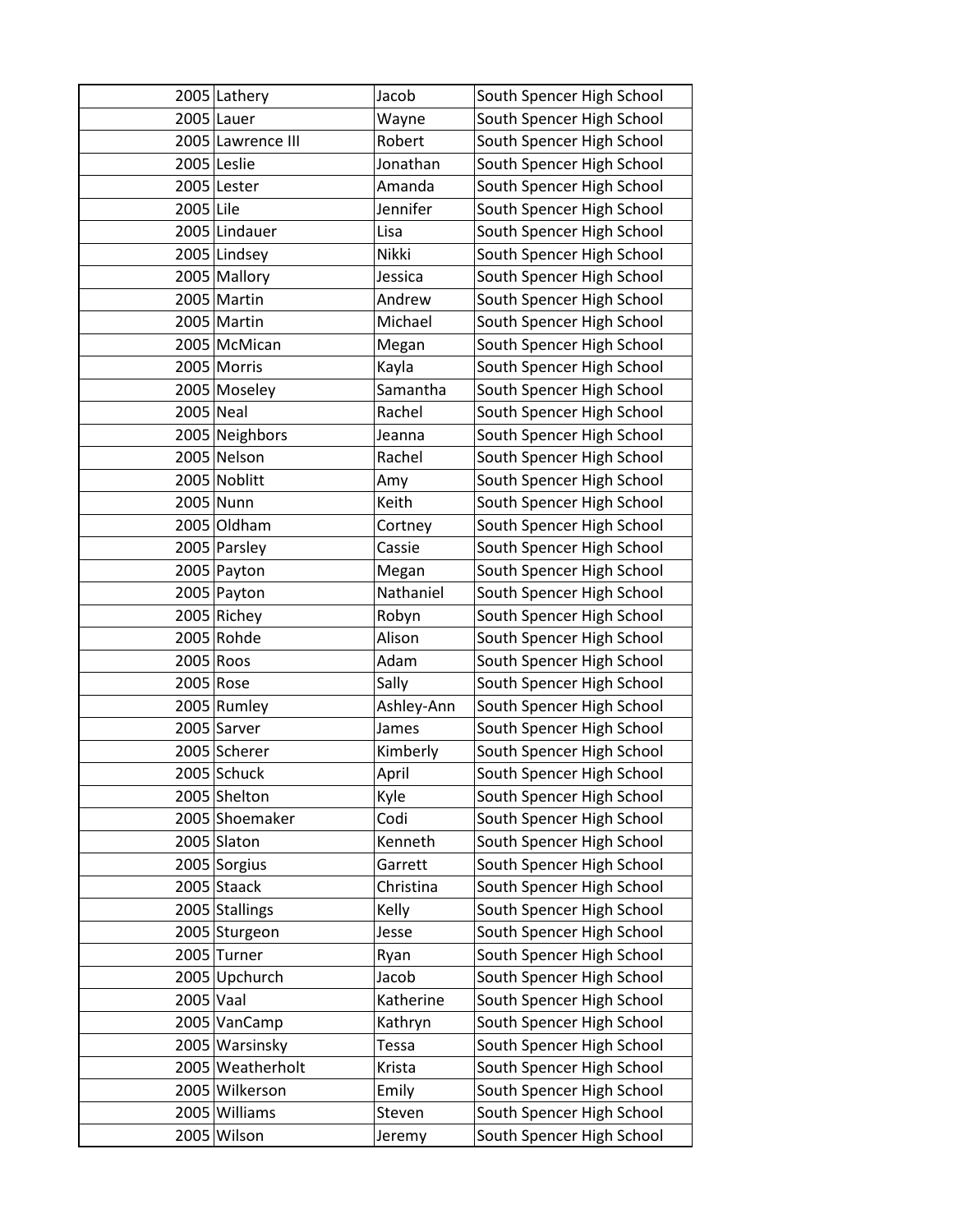|              | 2005 Wilson        | Kara            | South Spencer High School |
|--------------|--------------------|-----------------|---------------------------|
|              | 2005 Yeager        | Nicholas        | South Spencer High School |
|              | 2005 Yearby        | Jennifer        | South Spencer High School |
|              | 2006 Adamic        | Aaron           | South Spencer High School |
|              | 2006 Ahl IV        | James           | South Spencer High School |
|              | 2006 Allen         | William         | South Spencer High School |
|              | 2006 Alvey         | Lindsey         | South Spencer High School |
|              | 2006 Banks         | Lauren          | South Spencer High School |
| 2006 Bell    |                    | John            | South Spencer High School |
|              | 2006 Bittel        | Matthew         | South Spencer High School |
|              | 2006 Boultinghouse | Lisa            | South Spencer High School |
|              | 2006 Bowman        | Heather         | South Spencer High School |
|              | 2006 Bretz         | Andrew          | South Spencer High School |
|              | 2006 Brown         | Curtis          | South Spencer High School |
|              | 2006 Bryant        | Jessica         | South Spencer High School |
|              | 2006 Campbell      | Jessica         | South Spencer High School |
|              | 2006 Carie         | <b>Travis</b>   | South Spencer High School |
|              | 2006 Cotton        | Lori            | South Spencer High School |
|              | 2006 Cravens       | Heather         | South Spencer High School |
|              | 2006 Cronin        | Stephanie       | South Spencer High School |
|              | 2006 Cross         | <b>Nicholas</b> | South Spencer High School |
|              | 2006 Crowe         | Loula           | South Spencer High School |
|              | 2006 Daniel        | Whitney         | South Spencer High School |
| 2006 Deal    |                    | Michael         | South Spencer High School |
|              | 2006 Driskell      | Aaron           | South Spencer High School |
|              | 2006 Dunn          | Edward          | South Spencer High School |
|              | 2006 Duvall        | Kelsey          | South Spencer High School |
|              | 2006 Embry         | Heather         | South Spencer High School |
|              | 2006 Estes         | Justin          | South Spencer High School |
| $2006$ Felix |                    | Nicholas        | South Spencer High School |
|              | 2006 Finley        | Tabitha         | South Spencer High School |
|              | 2006 Fortune       | Kyle            | South Spencer High School |
|              | $2006$ Frank       | Crystal         | South Spencer High School |
|              | 2006 Frank         | William         | South Spencer High School |
|              | 2006 Frankenberger | Danielle        | South Spencer High School |
|              | 2006 Fueger        | Nicholas        | South Spencer High School |
|              | 2006 Garrett       | Nathaniel       | South Spencer High School |
|              | 2006 Gentry        | Jessica         | South Spencer High School |
|              | 2006 Goffinet      | Andrea          | South Spencer High School |
|              | 2006 Grose         | Katie           | South Spencer High School |
|              | 2006 Gunn          | Mathew          | South Spencer High School |
|              | 2006 Gunter        | Kendell         | South Spencer High School |
|              | $2006$ Haaff       | Benjamin        | South Spencer High School |
|              | 2006 Haaff         | Erin            | South Spencer High School |
|              | 2006 Hagan         | Lelah           | South Spencer High School |
|              | 2006 Hagerty       | Sarah           | South Spencer High School |
| 2006 Hall    |                    | Charles         | South Spencer High School |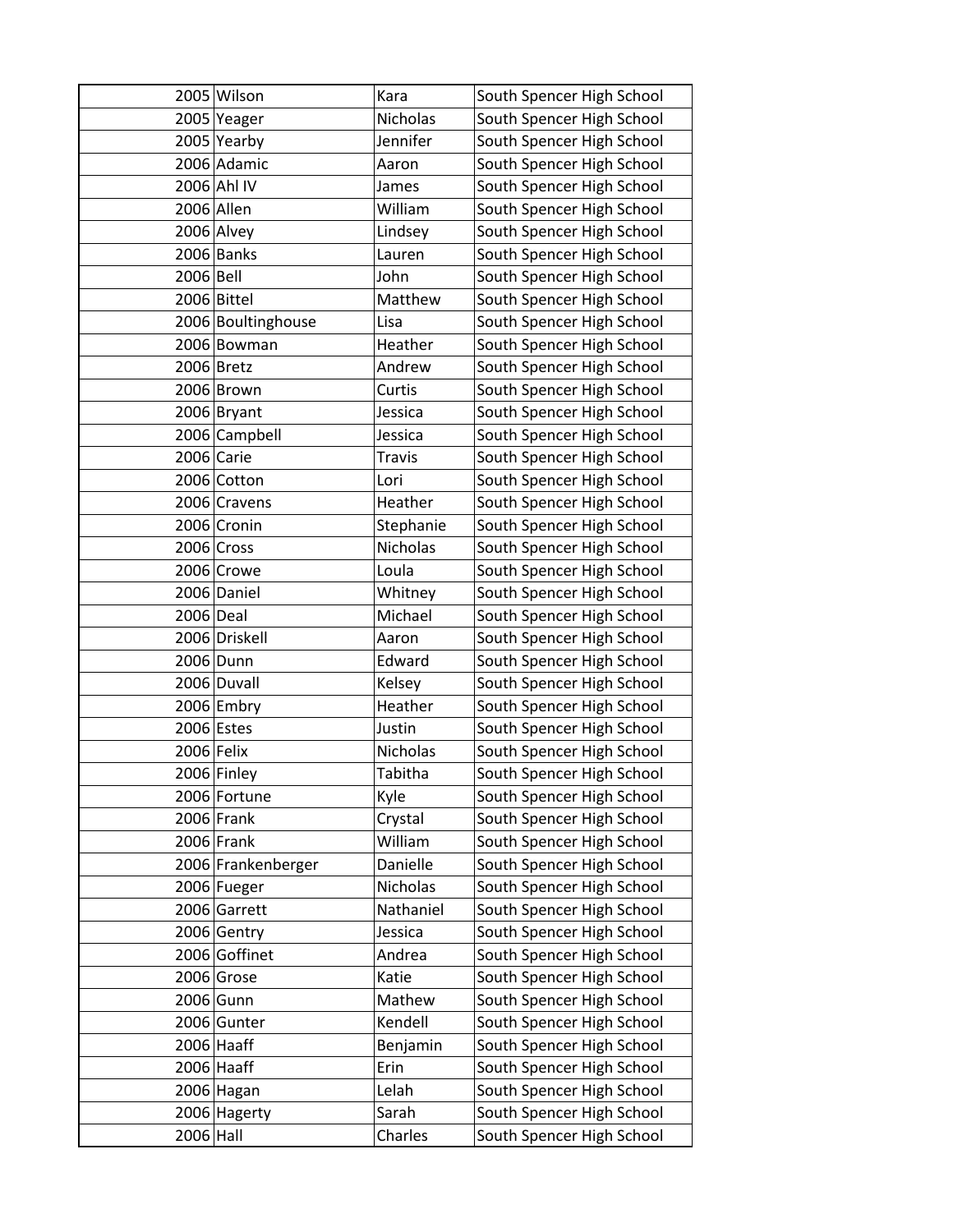|           | 2006 Hall, Jr.    | David         | South Spencer High School |
|-----------|-------------------|---------------|---------------------------|
|           | 2006 Hammers      | Whitney       | South Spencer High School |
|           | 2006 Hancock      | Lara          | South Spencer High School |
|           | $2006$ Hardy      | Aaron         | South Spencer High School |
|           | 2006 Harmon       | Justin        | South Spencer High School |
|           | 2006 Havener      | Andrew        | South Spencer High School |
|           | 2006 Haynes       | Jared         | South Spencer High School |
| 2006 Hess |                   | Matthew       | South Spencer High School |
|           | 2006 Hillard      | Justin        | South Spencer High School |
|           | 2006 Horn         | Earl          | South Spencer High School |
|           | 2006 Horn         | Shana         | South Spencer High School |
|           | 2006 Howard       | Joseph        | South Spencer High School |
|           | 2006 Howard       | Summer        | South Spencer High School |
|           | 2006 Hurley       | John          | South Spencer High School |
|           | 2006 Hurm         | Larissa       | South Spencer High School |
|           | 2006 Jaquess      | James         | South Spencer High School |
|           | 2006 Johnson      | Stephanie     | South Spencer High School |
|           | 2006 Jones        | Jonathan      | South Spencer High School |
|           | 2006 Jones        | Kyle          | South Spencer High School |
|           | 2006 Ketcham      | Ashley        | South Spencer High School |
|           | 2006 Kuester      | Shawn         | South Spencer High School |
|           | 2006 Larsen       | Jeffrey       | South Spencer High School |
| 2006 Like |                   | Jeremy        | South Spencer High School |
|           | 2006 Lockridge    | Eric          | South Spencer High School |
|           | 2006 Mason        | Kayla         | South Spencer High School |
|           | 2006 Mauchline    | Jake          | South Spencer High School |
| 2006 May  |                   | Sarah         | South Spencer High School |
|           | 2006 McMican      | Courtney      | South Spencer High School |
|           | 2006 Meredith     | Lucas         | South Spencer High School |
|           | 2006 Mickus       | Sarah         | South Spencer High School |
|           | 2006 Miller       | Christopher   | South Spencer High School |
|           | 2006 Mock         | Kristine      | South Spencer High School |
|           | 2006 Moninger     | James         | South Spencer High School |
|           | 2006 Mullins      | Amy           | South Spencer High School |
| 2006 Nail |                   | Courtney      | South Spencer High School |
|           | 2006 Nance        | Kyle          | South Spencer High School |
|           | 2006 Nelson       | Ashley        | South Spencer High School |
|           | 2006 Nichols      | <b>Thomas</b> | South Spencer High School |
|           | 2006 Nunn         | Steven        | South Spencer High School |
|           | 2006 Orange       | Tyler         | South Spencer High School |
|           | 2006 Osborne      | Meghan        | South Spencer High School |
|           | 2006 Parsley      | Jenna         | South Spencer High School |
|           | 2006 Payne        | Laura         | South Spencer High School |
|           | 2006 Pennington   | Cassandra     | South Spencer High School |
|           | 2006 Pounds       | Matthew       | South Spencer High School |
|           | 2006 Robinson III | Walter        | South Spencer High School |
|           | 2006 Short        | Laura         | South Spencer High School |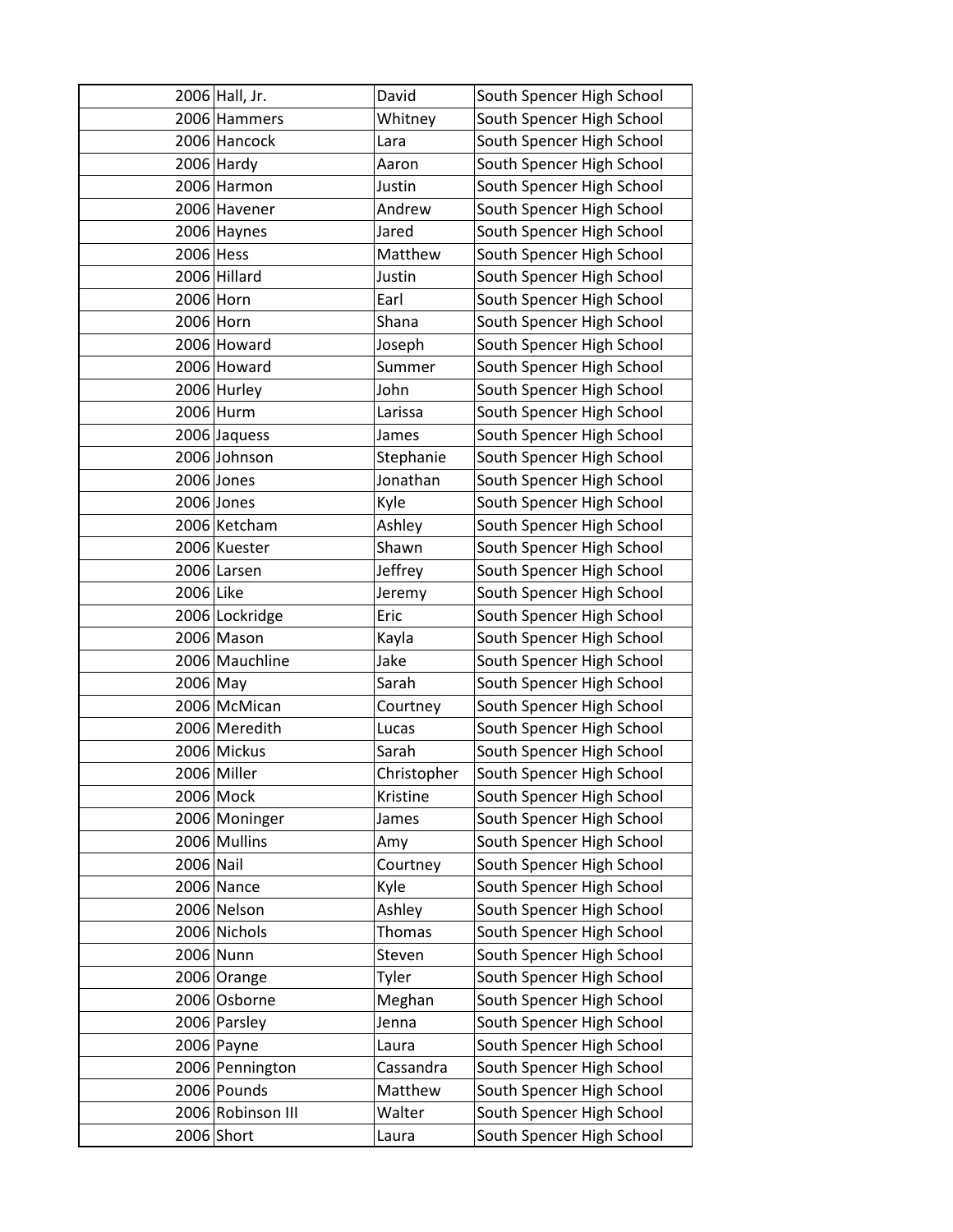|            | 2006 Shourds     | Shon           | South Spencer High School |
|------------|------------------|----------------|---------------------------|
|            | 2006 Singleton   | Hannah         | South Spencer High School |
|            | 2006 Skimehorn   | Cindy          | South Spencer High School |
|            | 2006 Small       | Jesse          | South Spencer High School |
|            | 2006 Smithers    | Charles        | South Spencer High School |
|            | 2006 Strobel     | Matthew        | South Spencer High School |
|            | 2006 Sturgeon    | Kelley         | South Spencer High School |
|            | 2006 Tomlinson   | Caleb          | South Spencer High School |
|            | 2006 Van Camp    | Rachel         | South Spencer High School |
|            | 2006 VanWinkle   | Megan          | South Spencer High School |
|            | 2006 Weatherholt | David          | South Spencer High School |
|            | 2006 Weatherholt | Kari           | South Spencer High School |
|            | 2006 Weber III   | DeWayne        | South Spencer High School |
|            | 2006 Wilkerson   | Alexander      | South Spencer High School |
|            | 2006 Williams    | <b>Bradley</b> | South Spencer High School |
|            | 2006 Williams    | Susan          | South Spencer High School |
|            | 2006 Wilson      | Megan          | South Spencer High School |
| 2006 Zehr  |                  | Erin           | South Spencer High School |
|            | 2007 Addis       | Megan          | South Spencer High School |
|            | 2007 Ambs        | Justin         | South Spencer High School |
|            | 2007 Bartlett    | Amanda         | South Spencer High School |
|            | 2007 Bates       | Kameron        | South Spencer High School |
| 2007       | <b>Blair</b>     | Kari           | South Spencer High School |
|            | 2007 Bohannon    | <b>Bronson</b> | South Spencer High School |
|            | 2007 Bolen       | Deandrea       | South Spencer High School |
|            | 2007 Bowles      | Michael        | South Spencer High School |
|            | $2007$ Boyd      | John           | South Spencer High School |
| 2007       | Brown            | Richard        | South Spencer High School |
| 2007       | Bruggenschmidt   | Emily          | South Spencer High School |
| 2007       | <b>Bunch</b>     | Jamie          | South Spencer High School |
|            | 2007 Chambers    | Amanda         | South Spencer High School |
|            | 2007 Chandler    | <b>Breanna</b> | South Spencer High School |
|            | 2007 Conkright   | Molly          | South Spencer High School |
|            | 2007 Connerley   | Kaylynn        | South Spencer High School |
| 2007       | Cravens          | Devon          | South Spencer High School |
|            | 2007 Cummings    | Amber          | South Spencer High School |
|            | 2007 Davis       | Joshua         | South Spencer High School |
|            | 2007 Denning     | Heather        | South Spencer High School |
|            | 2007 Dickman     | Joshua         | South Spencer High School |
| 2007 Dyer  |                  | Michael        | South Spencer High School |
|            | 2007 Eaves       | Cody           | South Spencer High School |
| 2007 Ellis |                  | William        | South Spencer High School |
|            | 2007 Ellison     | Jossica        | South Spencer High School |
|            | 2007 Fischer     | Jeffery        | South Spencer High School |
|            | 2007 Fischer     | Matthew        | South Spencer High School |
|            | 2007 Frederick   | Rachel         | South Spencer High School |
| 2007       | Garrett          | Emily          | South Spencer High School |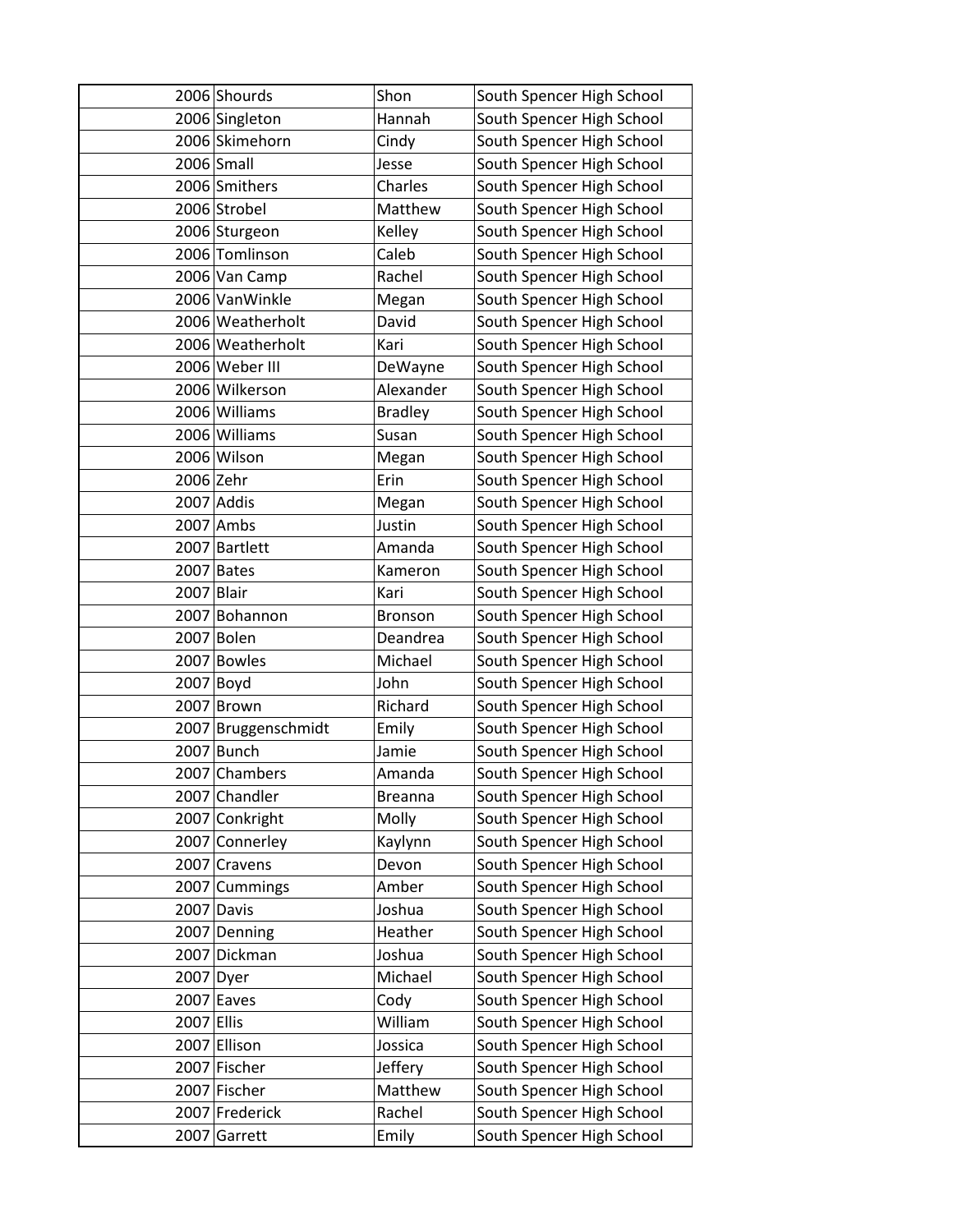|             | 2007 Goldman    | Andrea          | South Spencer High School |
|-------------|-----------------|-----------------|---------------------------|
| 2007        | Guinto          | Joseph          | South Spencer High School |
|             | 2007 Gulley     | Ashley          | South Spencer High School |
| 2007        | Hack            | Christina       | South Spencer High School |
|             | 2007 Harmon     | Mary            | South Spencer High School |
| $2007$ Hays |                 | Mallory         | South Spencer High School |
|             | 2007 Herring    | <b>Bradley</b>  | South Spencer High School |
|             | 2007 Herron     | Stephanie       | South Spencer High School |
| 2007        | Higdon          | Amanda          | South Spencer High School |
| 2007        | Hile            | Kayla           | South Spencer High School |
|             | 2007 Holmes     | Nicole          | South Spencer High School |
|             | 2007 Howell     | Megan           | South Spencer High School |
|             | 2007 Jackson    | Jayme           | South Spencer High School |
|             | 2007 James      | Heather         | South Spencer High School |
|             | $2007$ James    | Nathan          | South Spencer High School |
|             | 2007 Jessee     | Benjamin        | South Spencer High School |
|             | 2007 Johnson    | Cory            | South Spencer High School |
|             | 2007 Jones      | Houston         | South Spencer High School |
|             | 2007 Jones      | Katelyn         | South Spencer High School |
|             | 2007 Jones      | Meagan          | South Spencer High School |
|             | 2007 Keefer     | Corey           | South Spencer High School |
|             | 2007 Kelley     | Madison         | South Spencer High School |
|             | 2007 Kepley III | Stanley         | South Spencer High School |
| 2007        | Kinder          | Matthew         | South Spencer High School |
| 2007 Kost   |                 | Dwight          | South Spencer High School |
| 2007 Long   |                 | Sara            | South Spencer High School |
|             | 2007 Magill     | David           | South Spencer High School |
| 2007        | Martin          | Todd            | South Spencer High School |
|             | 2007 Mayes      | Amanda          | South Spencer High School |
|             | 2007 McKeethen  | Michael         | South Spencer High School |
|             | 2007 Meece      | Jessica         | South Spencer High School |
|             | 2007 Merrick    | McCartney       | South Spencer High School |
|             | 2007 Moore      | Jacqueline      | South Spencer High School |
|             | 2007 Naegele    | James           | South Spencer High School |
| 2007        | Nance           | Matthew         | South Spencer High School |
| 2007 Neal   |                 | Vanessa         | South Spencer High School |
|             | 2007 Nichols    | Danielle        | South Spencer High School |
|             | 2007 Nowak      | Christopher     | South Spencer High School |
|             | 2007 Oberding   | Christopher     | South Spencer High School |
|             | 2007 Pagragan   | Amy             | South Spencer High School |
|             | 2007 Parsley    | Ryan            | South Spencer High School |
| 2007 Rust   |                 | Aaron           | South Spencer High School |
|             | 2007 Sanders    | Grant           | South Spencer High School |
|             | 2007 Schonk     | <b>Brittney</b> | South Spencer High School |
|             | 2007 Schwoeppe  | Heather         | South Spencer High School |
|             | 2007 Seiler III | Herbert         | South Spencer High School |
| 2007        | Smallwood       | Erik            | South Spencer High School |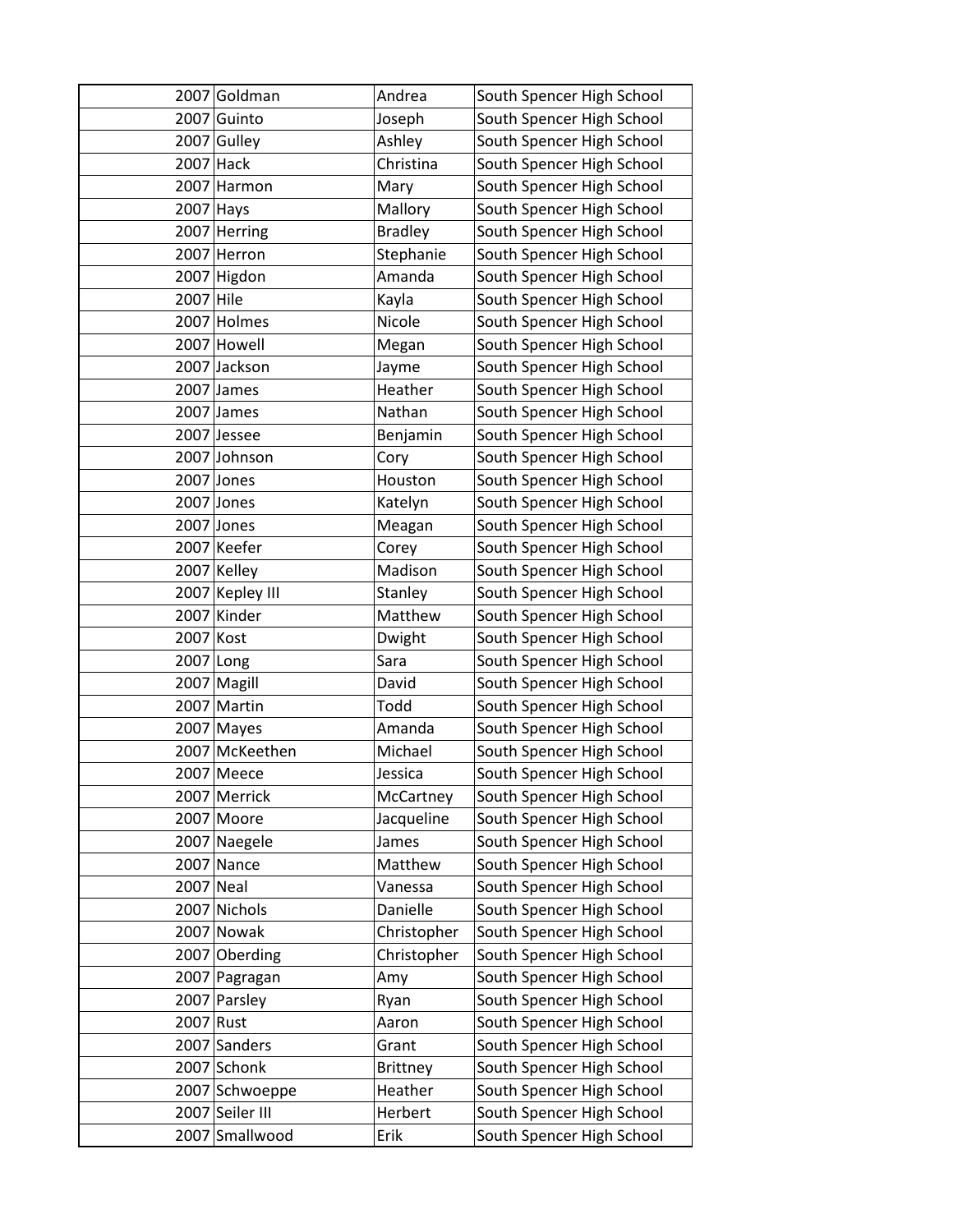|             | 2007 Smith           | Zachary         | South Spencer High School |
|-------------|----------------------|-----------------|---------------------------|
| 2007 Sosh   |                      | Amanda          | South Spencer High School |
|             | 2007 Stillwell       | Cody            | South Spencer High School |
| 2007        | Taylor               | Tyson           | South Spencer High School |
| 2007        | Thomas               | Kari            | South Spencer High School |
| 2007        | Tyson                | Logan           | South Spencer High School |
| $2007$ Visk |                      | Adam            | South Spencer High School |
|             | 2007 Waltrip         | Heather         | South Spencer High School |
| 2007        | Weber                | Steven          | South Spencer High School |
|             | 2007 Westfall        | Whitney         | South Spencer High School |
|             | 2007 Wilhelmus       | Teresa          | South Spencer High School |
|             | 2007 Wilhelmus Cecil | Lisa            | South Spencer High School |
|             | 2007 Williamson      | Tiffany         | South Spencer High School |
|             | 2007 Winn            | <b>Brittany</b> | South Spencer High School |
|             | 2007 Woollard        | Charity         | South Spencer High School |
|             | 2008 Adams           | John            | South Spencer High School |
|             | 2008 Adkisson        | Coltin          | South Spencer High School |
|             | 2008 Adkisson        | Gary            | South Spencer High School |
|             | 2008 Adkisson        | Zevon           | South Spencer High School |
|             | 2008 Bailey          | Michael         | South Spencer High School |
|             | 2008 Ballow          | Samantha        | South Spencer High School |
|             | 2008 Barnes          | Hollie          | South Spencer High School |
|             | 2008 Beeler          | Whitney         | South Spencer High School |
| 2008 Bell   |                      | Ryan            | South Spencer High School |
|             | 2008 Bethel          | Jacob           | South Spencer High School |
|             | 2008 Blythe          | Devyn           | South Spencer High School |
|             | 2008 Broerman        | Matthew         | South Spencer High School |
|             | 2008 Brown           | Michael         | South Spencer High School |
|             | 2008 Burden          | Chelsea         | South Spencer High School |
|             | 2008 Burden          | Cody            | South Spencer High School |
| $2008$ Cox  |                      | Mason           | South Spencer High School |
|             | 2008 Cross           | Megan           | South Spencer High School |
|             | 2008 Cross           | Virginia        | South Spencer High School |
|             | 2008 Davis           | Cory            | South Spencer High School |
|             | 2008 Downs           | James           | South Spencer High School |
|             | 2008 Driskell        | Austin          | South Spencer High School |
|             | 2008 Eisenhauer      | Jessi           | South Spencer High School |
|             | $2008$ Frank         | Jamie           | South Spencer High School |
|             | $2008$ Frank         | Morgan          | South Spencer High School |
|             | 2008 Franklin        | Christine       | South Spencer High School |
|             | 2008 Fulks           | Tia             | South Spencer High School |
|             | 2008 Goldsberry      | Kali            | South Spencer High School |
|             | 2008 Goodwin         | Samantha        | South Spencer High School |
|             | 2008 Gordon          | Meghan          | South Spencer High School |
|             | 2008 Gurren          | Alexander       | South Spencer High School |
|             | $2008$ Haaff         | Keith           | South Spencer High School |
|             | 2008 Hardesty        | Aaron           | South Spencer High School |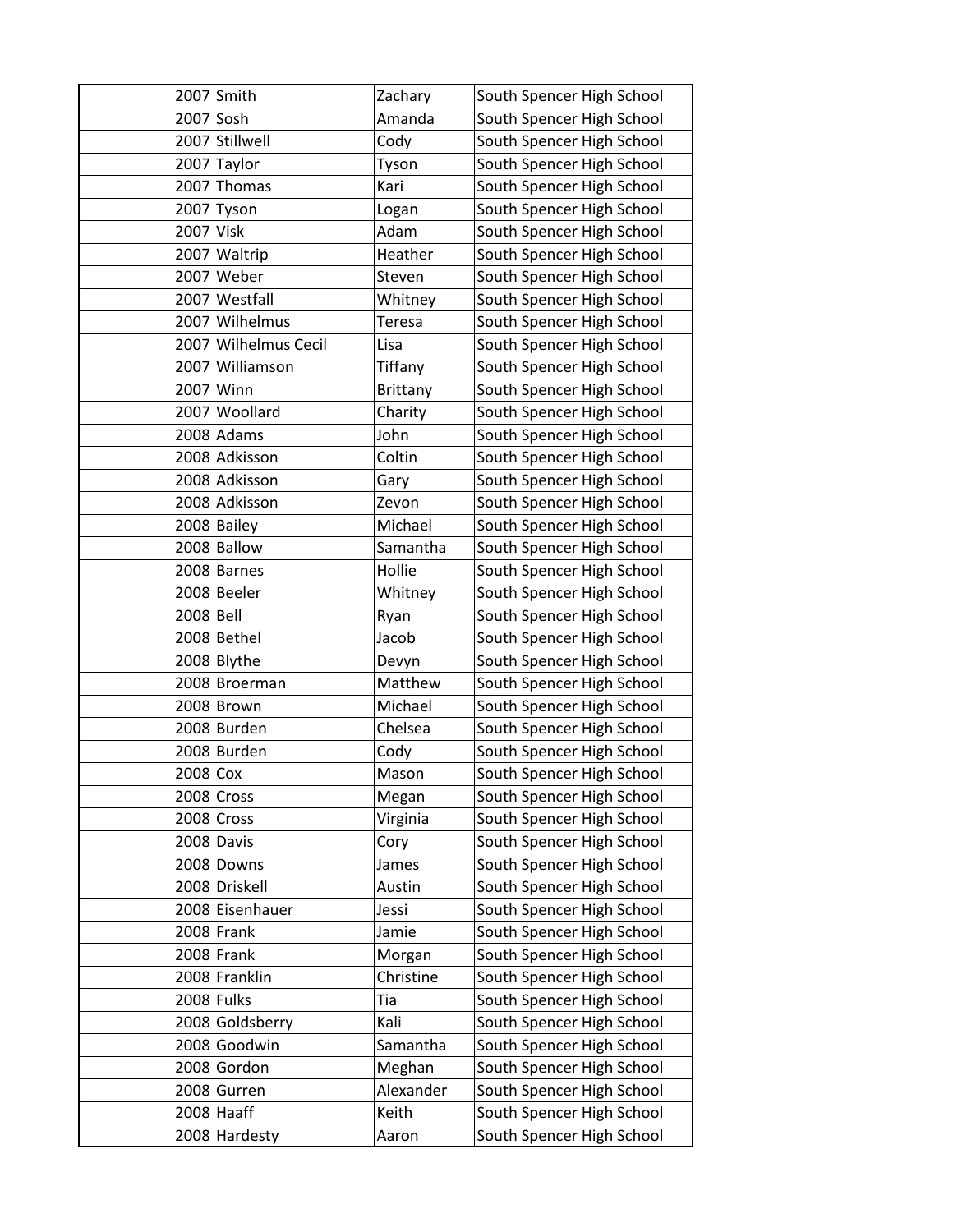|            | 2008 Hardesty         | Amy             | South Spencer High School |
|------------|-----------------------|-----------------|---------------------------|
|            | 2008 Harlen           | Laura           | South Spencer High School |
|            | 2008 Harmon           | Jordan          | South Spencer High School |
|            | 2008 Harpenau         | Sabrina         | South Spencer High School |
|            | 2008 Hatfield         | Crystal         | South Spencer High School |
| $2008$ Hay |                       | Melanie         | South Spencer High School |
|            | 2008 Helms            | Jordan          | South Spencer High School |
|            | 2008 Herrell          | Janaye          | South Spencer High School |
|            | 2008 Herring          | Krystal         | South Spencer High School |
|            | 2008 James            | Christopher     | South Spencer High School |
|            | 2008 Jeffries         | Kristyn         | South Spencer High School |
|            | 2008 Jessee           | Veronica        | South Spencer High School |
|            | 2008 Johnson          | Timothy         | South Spencer High School |
|            | 2008 Jones            | Jason           | South Spencer High School |
|            | 2008 Jones            | Nathan          | South Spencer High School |
|            | 2008 Kebortz          | Steven          | South Spencer High School |
|            | 2008 Kebortz          | Trenton         | South Spencer High School |
|            | 2008 Kelley           | Dorothy         | South Spencer High School |
|            | 2008 Ketcham Melendez | Melissa         | South Spencer High School |
|            | 2008 Knight           | Tiffany         | South Spencer High School |
|            | 2008 Lasher           | Sarah           | South Spencer High School |
|            | 2008 Lillpop          | Kris            | South Spencer High School |
|            | 2008 Lindauer         | Jenna           | South Spencer High School |
|            | 2008 Little           | Maggie          | South Spencer High School |
|            | 2008 Longenette       | Adam            | South Spencer High School |
|            | 2008 Marcoux          | <b>Blaise</b>   | South Spencer High School |
|            | 2008 Martin           | Charles         | South Spencer High School |
|            | 2008 Martin           | Nicholas        | South Spencer High School |
|            | 2008 Mauchline        | Joel            | South Spencer High School |
| 2008 May   |                       | Samantha        | South Spencer High School |
|            | 2008 McDaniel         | Lindsey         | South Spencer High School |
|            | 2008 Mickus           | Elizabeth       | South Spencer High School |
|            | 2008 Miller           | Nathan          | South Spencer High School |
|            | 2008 Monar            | <b>Blake</b>    | South Spencer High School |
|            | 2008 Moore            | lan             | South Spencer High School |
|            | 2008 Morris           | Zeth            | South Spencer High School |
|            | 2008 Myers            | Jennifer        | South Spencer High School |
|            | 2008 Nance            | <b>Brittany</b> | South Spencer High School |
|            | 2008 Nevins           | Andrew          | South Spencer High School |
|            | 2008 Nichols          | Mark            | South Spencer High School |
| 2008 Niles |                       | Cody            | South Spencer High School |
|            | 2008 Oldham           | Joseph          | South Spencer High School |
|            | 2008 Pasco            | Russ            | South Spencer High School |
|            | 2008 Payton           | Ashton          | South Spencer High School |
|            | 2008 Radcliff         | Stevenson       | South Spencer High School |
|            | 2008 Roberts          | Dustin          | South Spencer High School |
| 2008 Roth  |                       | <b>Brooke</b>   | South Spencer High School |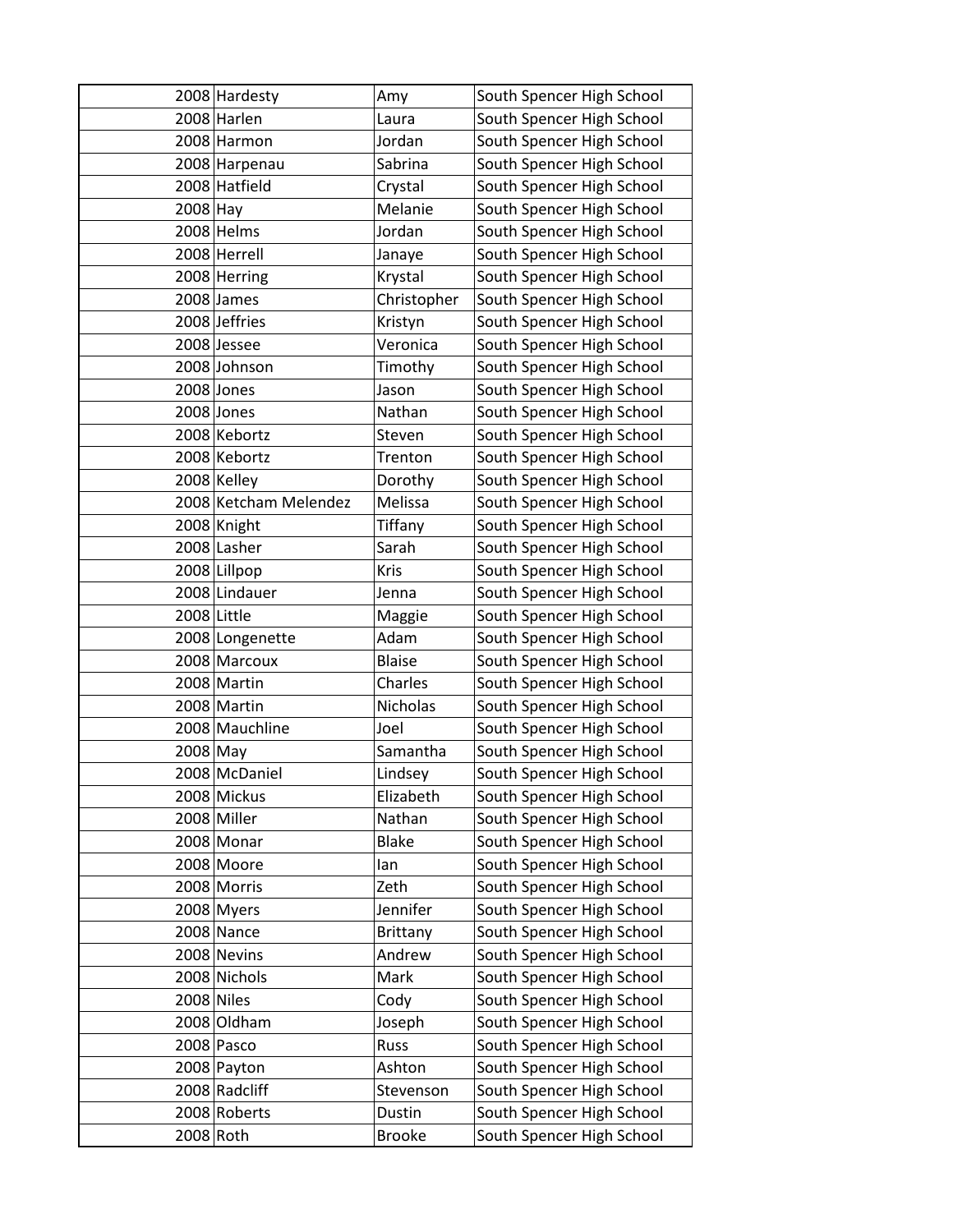| 2008 Roth |                  | Tara          | South Spencer High School |
|-----------|------------------|---------------|---------------------------|
|           | $2008$ Ruark     | Matthew       | South Spencer High School |
| 2008 Russ |                  | <b>Derek</b>  | South Spencer High School |
| 2008 Rust |                  | Megan         | South Spencer High School |
|           | 2008 Schuck      | Heidi         | South Spencer High School |
|           | 2008 Schweizer   | Aimee         | South Spencer High School |
|           | 2008 Seiler      | Jenna         | South Spencer High School |
|           | 2008 Shoemaker   | Cory          | South Spencer High School |
|           | 2008 Small       | Latham        | South Spencer High School |
|           | 2008 Smith       | Auburn        | South Spencer High School |
|           | 2008 Smith       | Casey         | South Spencer High School |
|           | 2008 Smith       | Justin        | South Spencer High School |
|           | 2008 Smith       | Kara          | South Spencer High School |
|           | 2008 Smithers    | Jesse         | South Spencer High School |
|           | 2008 Staack      | Stephen       | South Spencer High School |
|           | 2008 Stafford    | lan           | South Spencer High School |
|           | 2008 Stallings   | Kyle          | South Spencer High School |
|           | 2008 Thompson    | Kerrie        | South Spencer High School |
|           | 2008 Thompson    | Kyndal        | South Spencer High School |
|           | 2008 Tindle      | Kelsey        | South Spencer High School |
|           | 2008 Turner      | Curtis        | South Spencer High School |
|           | 2008 Vanover     | Natasha       | South Spencer High School |
|           | 2008 Verble      | Mathew        | South Spencer High School |
|           | 2008 Weatherholt | Felicia       | South Spencer High School |
|           | 2008 Weatherholt | Jacob         | South Spencer High School |
|           | 2008 Weatherholt | Kaci          | South Spencer High School |
|           | 2008 Winn        | Cody          | South Spencer High School |
|           | 2008 Woolsey     | Kendra        | South Spencer High School |
|           | 2009 Addis       | Ashley        | South Spencer High School |
|           | 2009 Addis       | <b>Trey</b>   | South Spencer High School |
|           | 2009 Adkisson    | Xyan          | South Spencer High School |
| 2009 Ball |                  | Kelsie        | South Spencer High School |
|           | 2009 Barrett     | Mariah        | South Spencer High School |
|           | 2009 Basham      | Christin      | South Spencer High School |
|           | 2009 Beard       | Tabitha       | South Spencer High School |
|           | 2009 Bittel      | <b>Travis</b> | South Spencer High School |
|           | 2009 Bolen       | Mary-Lynn     | South Spencer High School |
|           | 2009 Bowles      | Cheryl        | South Spencer High School |
|           | 2009 Bowman      | Eric          | South Spencer High School |
|           | 2009 Branch      | Megan         | South Spencer High School |
|           | 2009 Broeker     | Mark          | South Spencer High School |
|           | 2009 Brown       | Jeffrey       | South Spencer High School |
|           | 2009 Brown       | Matthew       | South Spencer High School |
|           | 2009 Bryant      | Tyla          | South Spencer High School |
|           | 2009 Bunner      | Sarah         | South Spencer High School |
|           | 2009 Cameron     | Ronald        | South Spencer High School |
|           | 2009 Cessna      | Adrian        | South Spencer High School |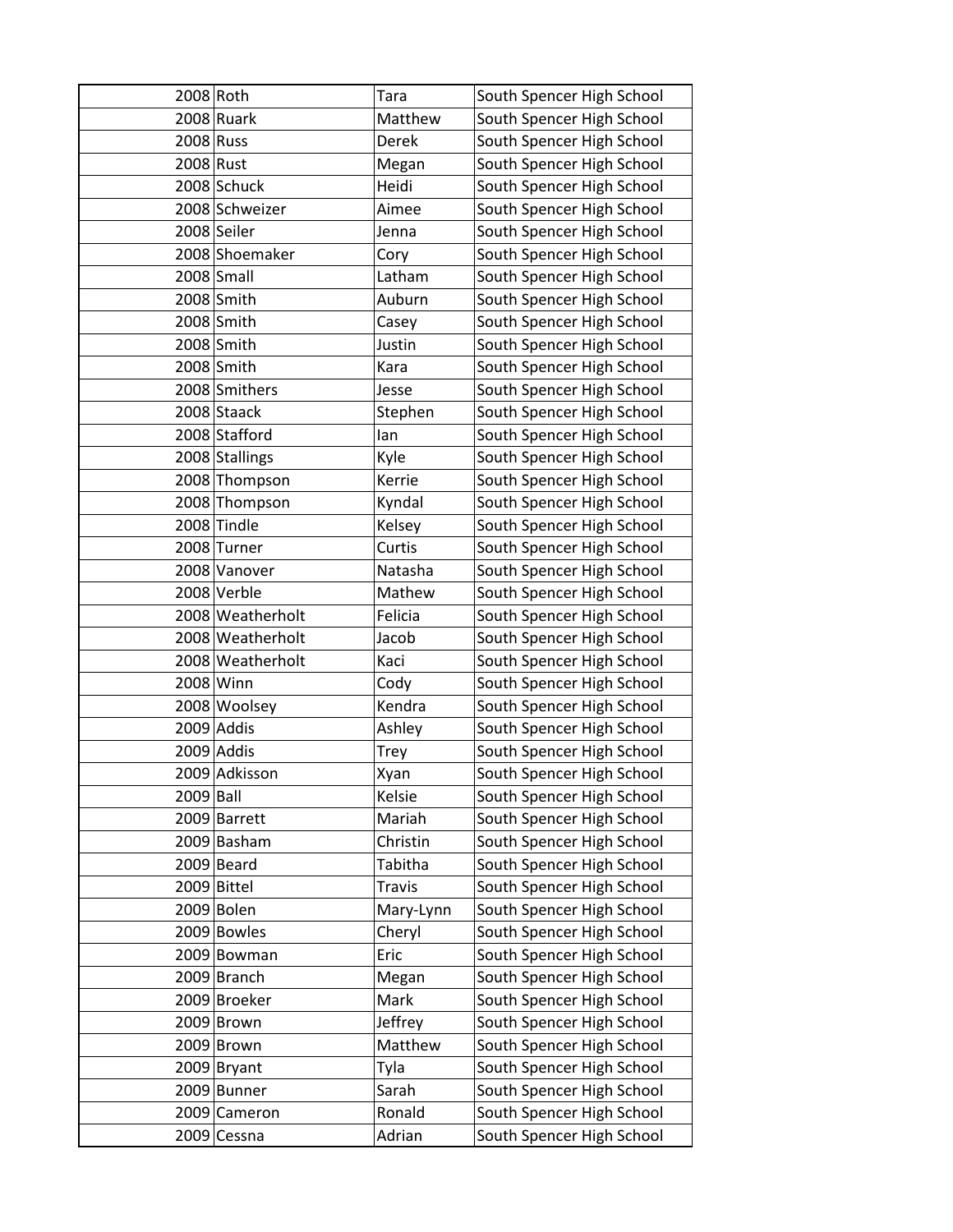|           | 2009 Chandler    | <b>Brennan</b> | South Spencer High School |
|-----------|------------------|----------------|---------------------------|
|           | 2009 Cieslack    | Jordan         | South Spencer High School |
|           | 2009 Cotton      | Carla          | South Spencer High School |
|           | 2009 Cravens     | Julius         | South Spencer High School |
|           | 2009 Critchfield | Jessica        | South Spencer High School |
|           | 2009 Daming      | Jarod          | South Spencer High School |
|           | 2009 Daniel-Rice | Alexander      | South Spencer High School |
|           | 2009 Davis       | Derek          | South Spencer High School |
|           | 2009 Deskin      | Lukas          | South Spencer High School |
|           | 2009 Dinning     | Michael        | South Spencer High School |
|           | 2009 Dohoney     | Erica          | South Spencer High School |
|           | 2009 Epperson    | Whitney        | South Spencer High School |
|           | 2009 Everett     | Christina      | South Spencer High School |
|           | 2009 Finley      | Matthew        | South Spencer High School |
|           | 2009 Fortune     | Kris           | South Spencer High School |
|           | 2009 Fulks       | Leah           | South Spencer High School |
|           | 2009 Garrett     | Johannah       | South Spencer High School |
|           | 2009 Garrison    | Wesley         | South Spencer High School |
|           | 2009 Goldman     | Ashley         | South Spencer High School |
|           | 2009 Green       | Mary           | South Spencer High School |
|           | 2009 Greene      | Kaitlyn        | South Spencer High School |
| 2009 Hall |                  | Heather        | South Spencer High School |
|           | 2009 Hamilton    | <b>Bradley</b> | South Spencer High School |
|           | 2009 Harper      | Zachary        | South Spencer High School |
|           | 2009 Harvey      | Matthew        | South Spencer High School |
|           | 2009 Haynes      | Jacob          | South Spencer High School |
|           | 2009 Henderson   | Aaron          | South Spencer High School |
|           | 2009 Herron      | Cody           | South Spencer High School |
|           | 2009 Hesson      | Amber          | South Spencer High School |
|           | 2009 Hurley      | Cody           | South Spencer High School |
|           | 2009 Hutchinson  | Laura          | South Spencer High School |
|           | 2009 Ingram      | Jonathon       | South Spencer High School |
|           | $2009$ Johns     | Derek          | South Spencer High School |
|           | $2009$ Jones     | Kaylee         | South Spencer High School |
|           | $2009$ Kelly     | William        | South Spencer High School |
|           | 2009 Keown       | Kristen        | South Spencer High School |
|           | 2009 Kincaid     | Jeremy         | South Spencer High School |
|           | 2009 Lewellyn    | Abigail        | South Spencer High School |
|           | 2009 Lindsey     | Jessica        | South Spencer High School |
|           | 2009 Mallory     | Christopher    | South Spencer High School |
|           | 2009 Martin      | Christopher    | South Spencer High School |
|           | 2009 Mason       | Kyle           | South Spencer High School |
|           | 2009 Meece       | Sidney         | South Spencer High School |
|           | 2009 Meyer       | Cody           | South Spencer High School |
|           | 2009 Miller      | Aaron          | South Spencer High School |
|           | 2009 Miller      | Shayna         | South Spencer High School |
| 2009 Neal |                  | Marissa        | South Spencer High School |